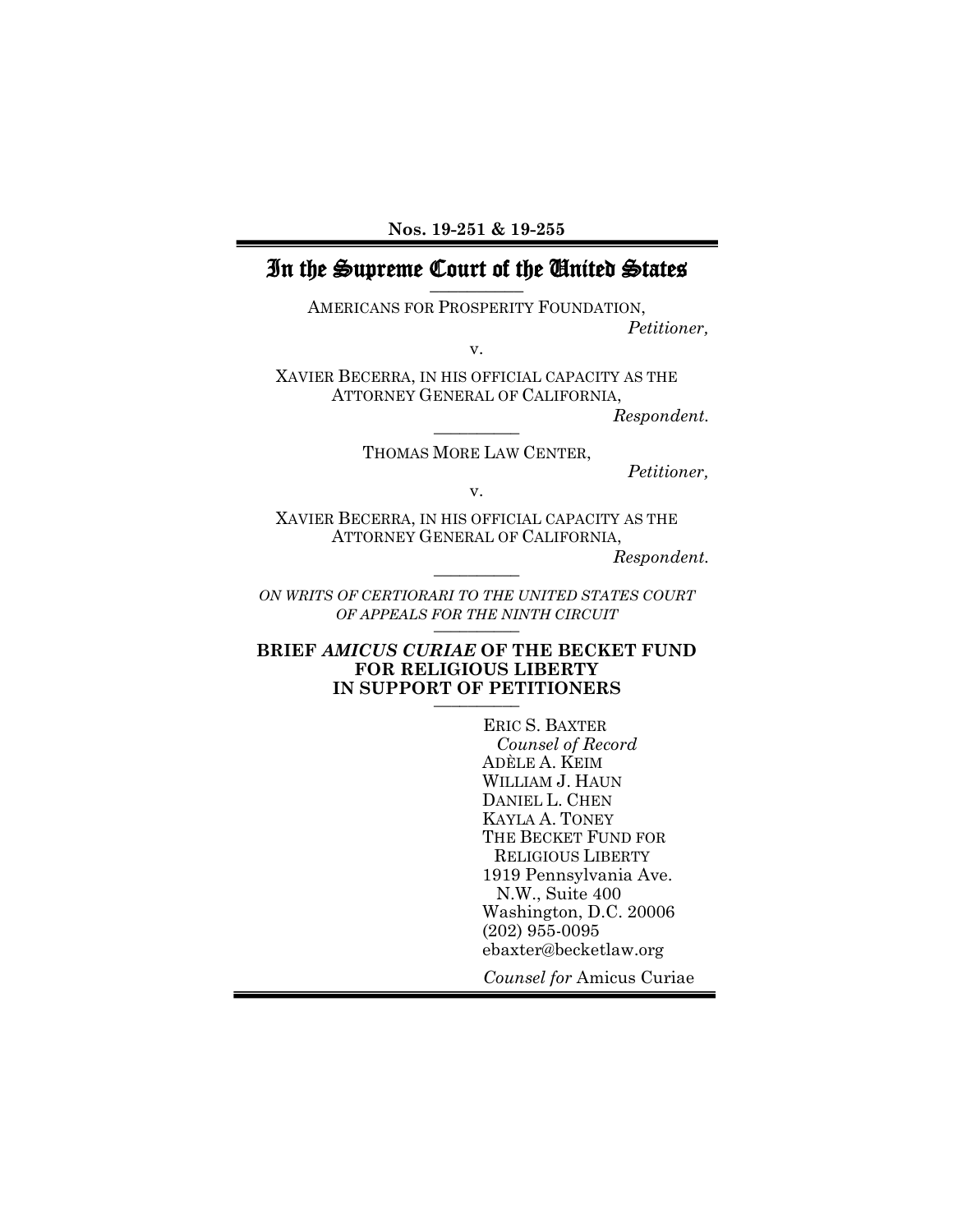# **QUESTION PRESENTED**

Whether California's donor disclosure requirement violates the Assembly Clause.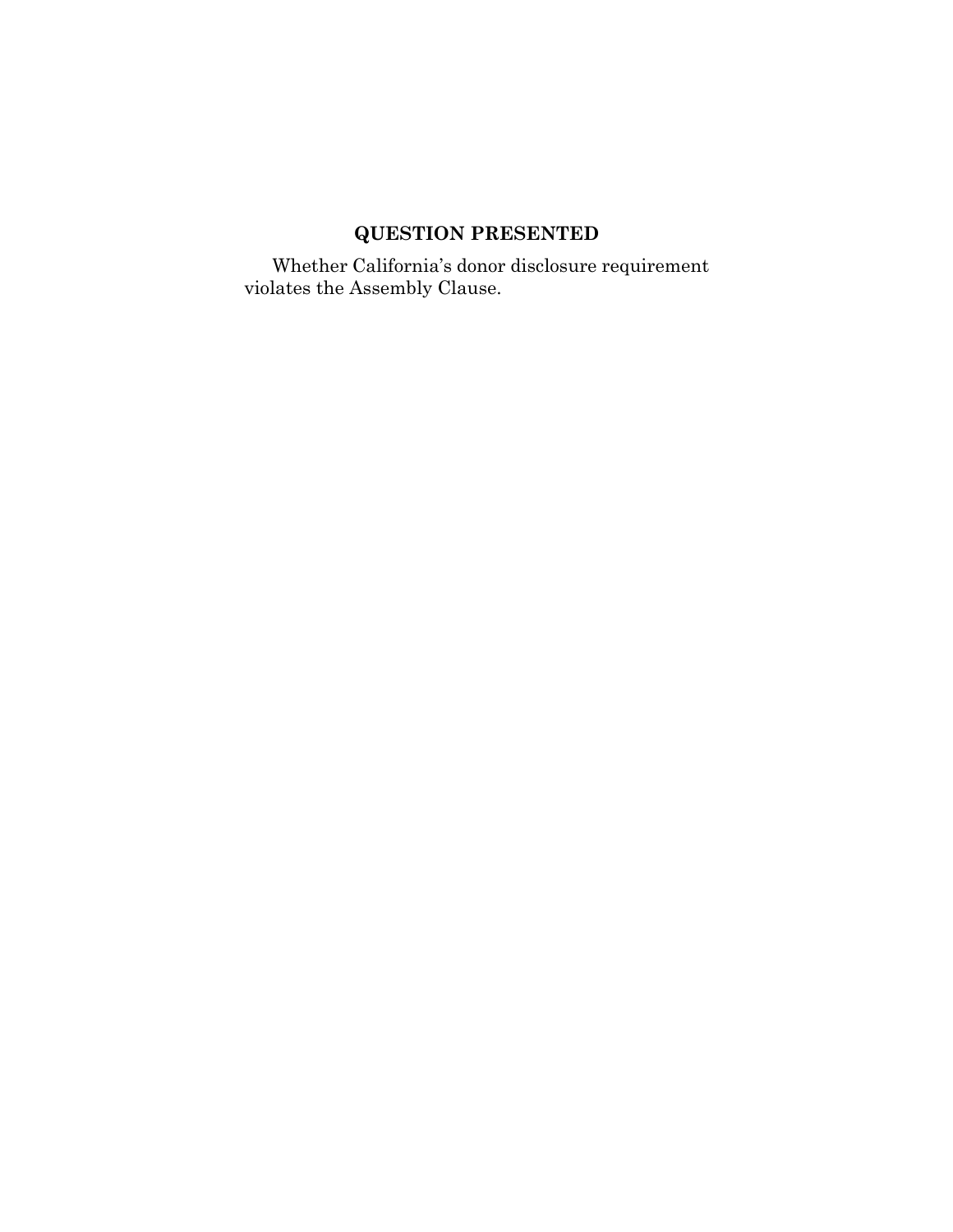### **TABLE OF CONTENTS**

| INTRODUCTION AND SUMMARY OF THE                                                                                             |  |
|-----------------------------------------------------------------------------------------------------------------------------|--|
|                                                                                                                             |  |
| California's disclosure requirement burdens<br>Ι.                                                                           |  |
| A. The Court should analyze this case in<br>accordance with the text, history, and                                          |  |
| B. Freedom of assembly is crucial for                                                                                       |  |
| II. Freedom of assembly, including religious<br>assembly, protects the right to associate                                   |  |
| A. The historical meaning of assembly<br>included the ability to associate                                                  |  |
| B. Modern circumstances reinforce the<br>need for strong protections for freedom<br>of assembly, especially for minority or |  |
| III. California's disclosure requirement fails                                                                              |  |
|                                                                                                                             |  |

ii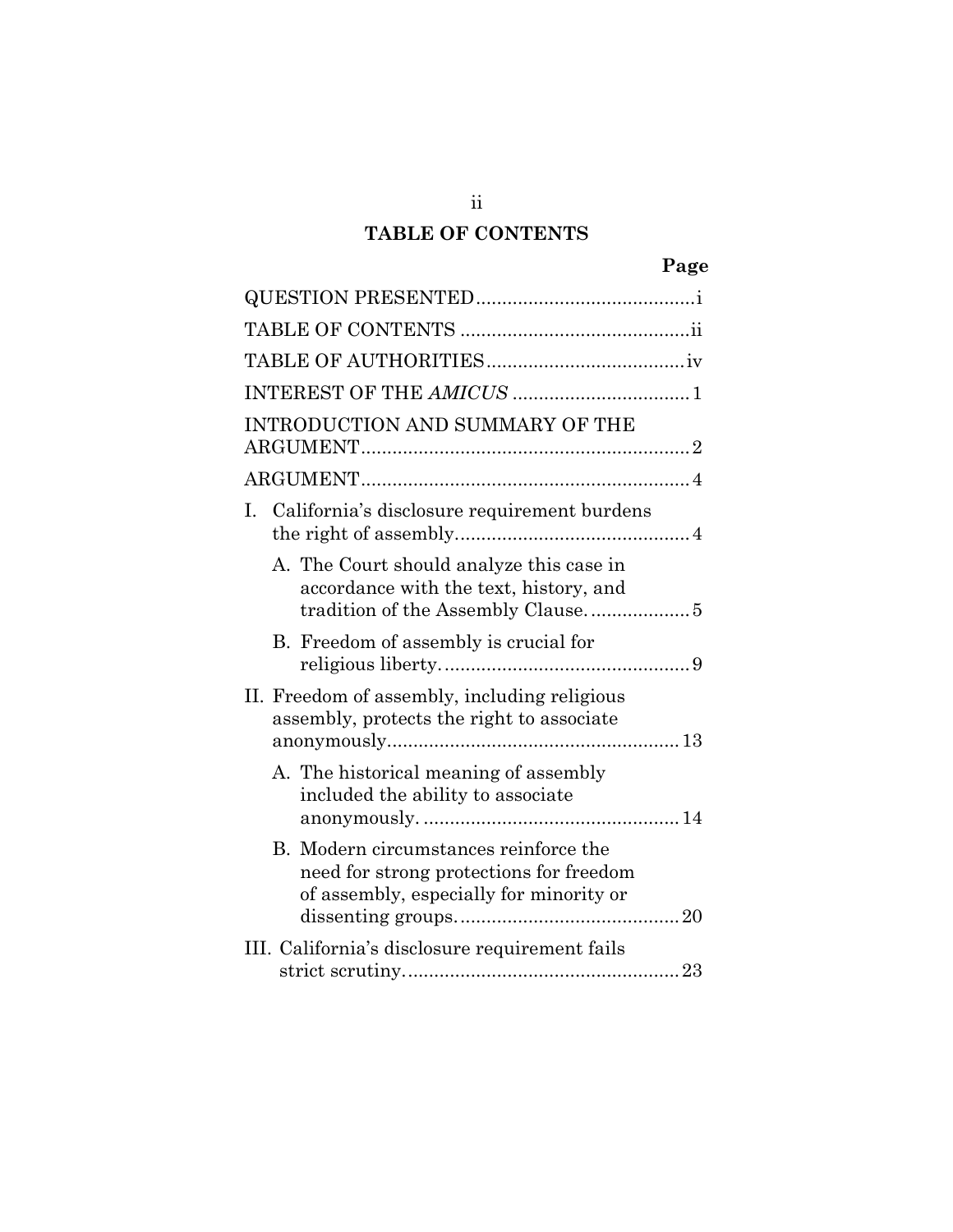| A. Because the disclosure requirement<br>inhibits freedom of assembly, particularly<br>religious assembly, it triggers strict                                                   |
|---------------------------------------------------------------------------------------------------------------------------------------------------------------------------------|
| B. Religious assembly demonstrates the<br>danger of the Ninth Circuit's decision to<br>apply the "substantial relation" standard<br>from cases addressing electoral integrity26 |
| C. The disclosure requirement fails                                                                                                                                             |
| CONCLUSION                                                                                                                                                                      |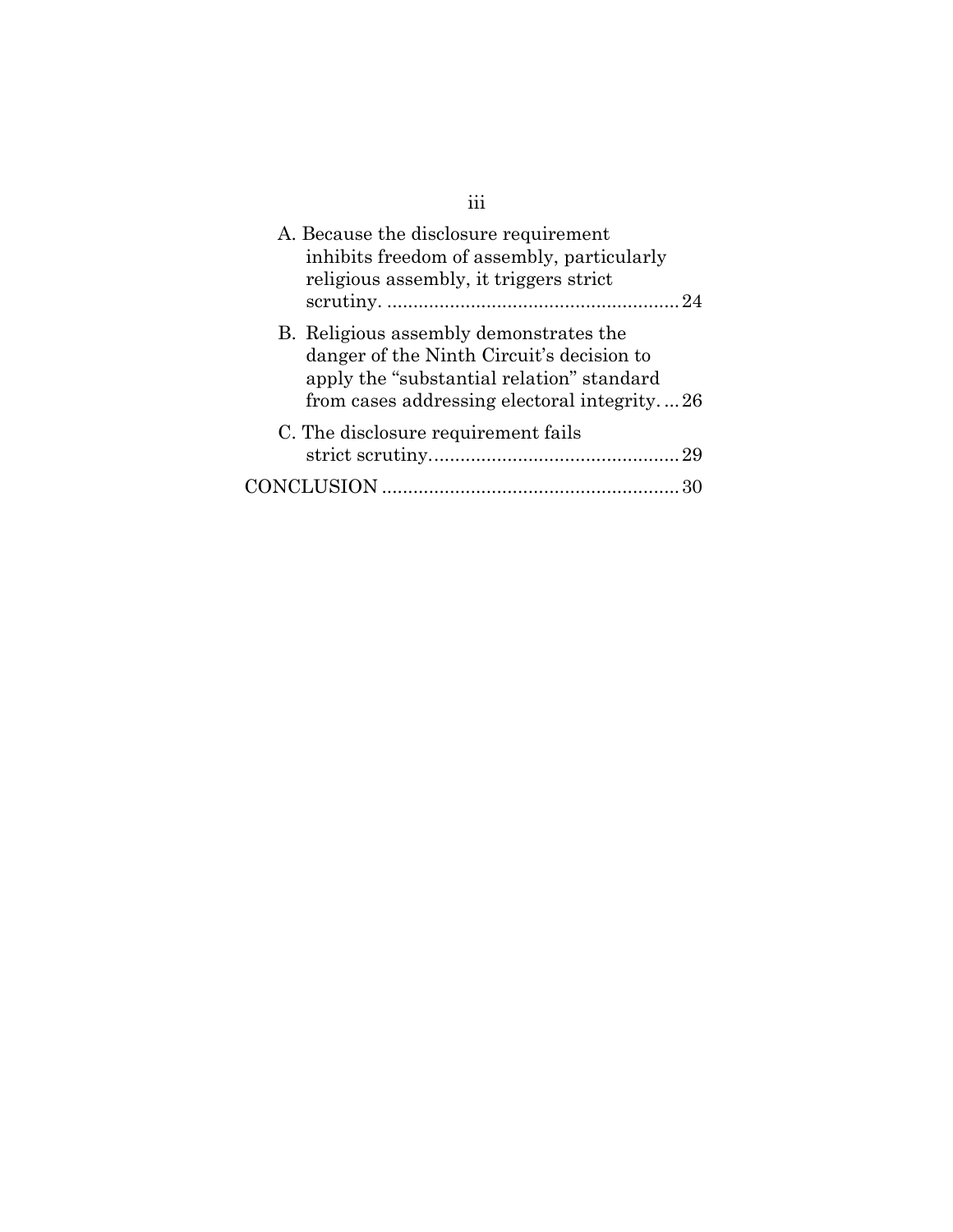# **TABLE OF AUTHORITIES**

# **Page(s)**

# **Cases**

| Agudath Israel of Am. v. Cuomo,<br>No. 20A90, 2020 WL 6954120 |
|---------------------------------------------------------------|
| American Legion v. American<br>Humanist Ass'n,                |
| Boy Scouts of Am. v. Dale,                                    |
| Buckley v. Valeo,                                             |
| Cantwell v. Connecticut,                                      |
| Christian Legal Soc'y v. Martinez,                            |
| Citizens United v. FEC,                                       |
| Corporation of Presiding Bishop v.<br>Amos,                   |
| De Jonge v. Oregon,                                           |
| District of Columbia v. Heller,                               |

iv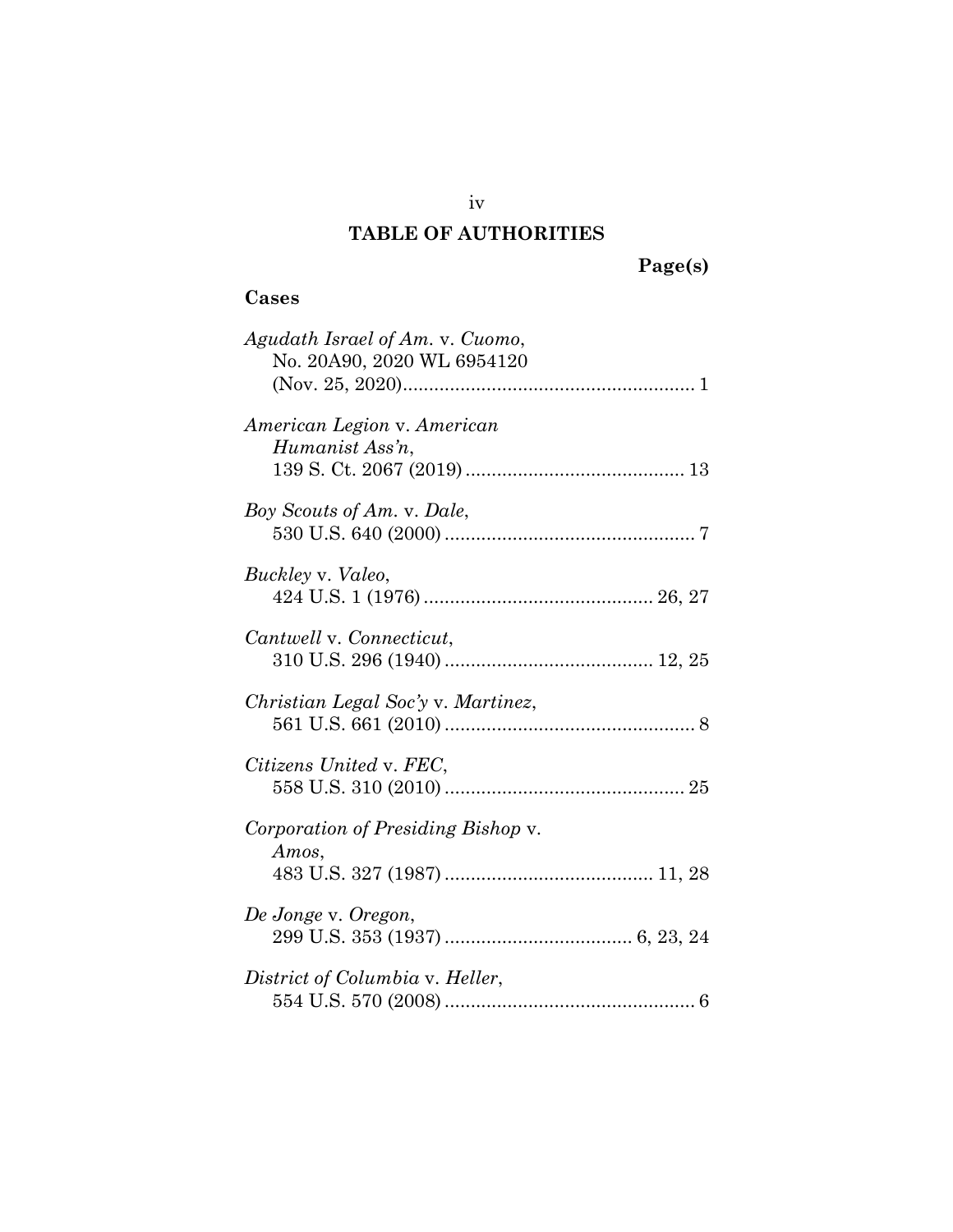| Doe v. Reed,                                                                        |
|-------------------------------------------------------------------------------------|
| <i>Fazaga</i> v. <i>FBI</i> ,                                                       |
| Gagliardi v. City of Boca Raton,                                                    |
| Gibson v. Florida Legis. Investigation<br>Comm.                                     |
| Hollingsworth v. Perry,                                                             |
| Holt v. Hobbs,                                                                      |
| Hosanna-Tabor Evangelical Lutheran<br>Church & Sch. v. $EEOC$ ,                     |
| Islamic Ctr. of Murfreesboro v.<br>Rutherford Cty.,<br>No. 3:12-cv-738 (M.D. Tenn., |
| Janus v. AFSCME,                                                                    |
| McCutcheon v. FEC,                                                                  |
| McDonnell v. United States,                                                         |

v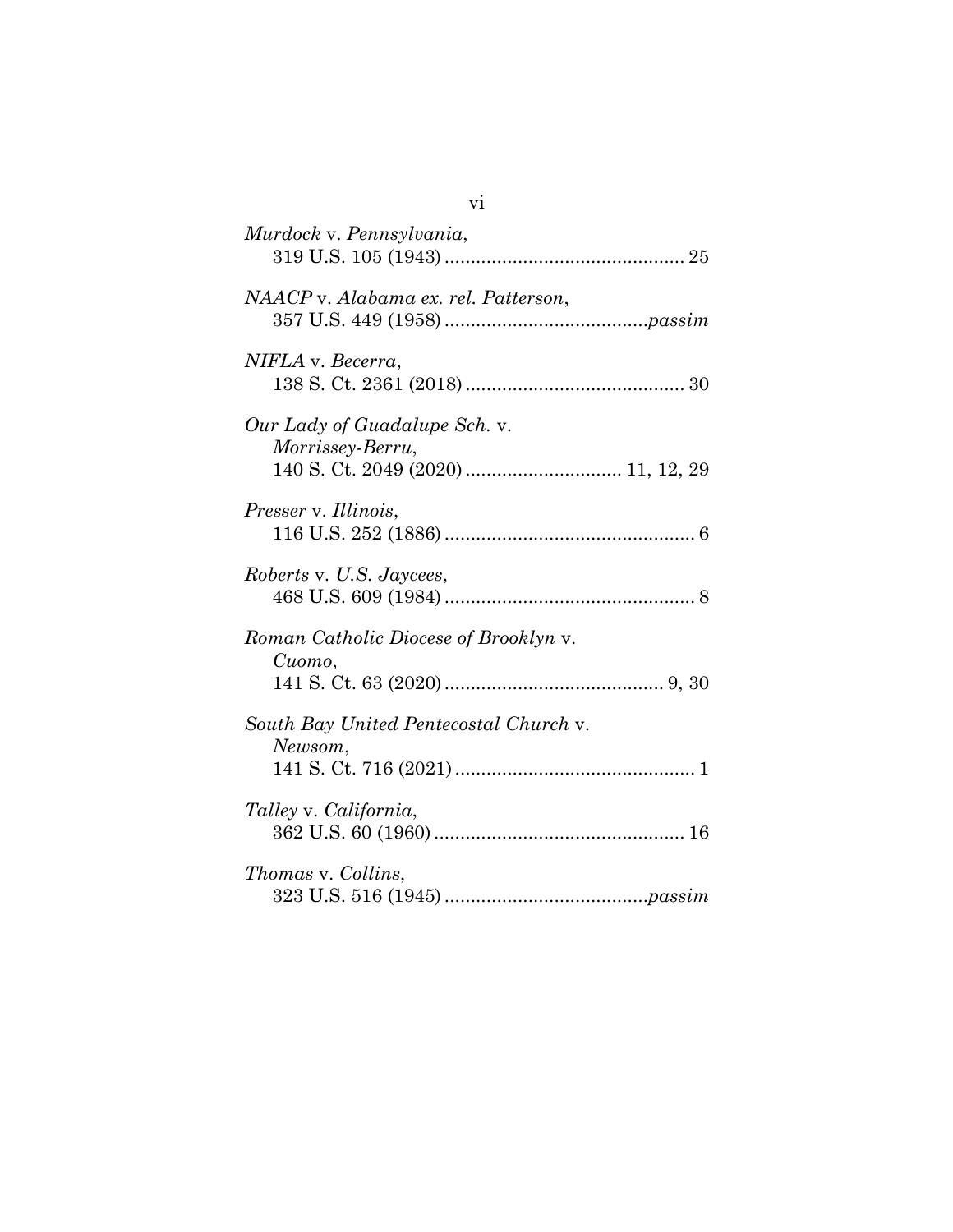| United States Dep't of Justice v.<br>Reporters Comm. for Freedom of the<br>Press, |  |
|-----------------------------------------------------------------------------------|--|
| United States v. Cruikshank,                                                      |  |
| West Va. State Bd. of Educ. v. Barnette,                                          |  |
| Wisconsin v. Yoder,                                                               |  |
| <b>Statutes</b>                                                                   |  |
|                                                                                   |  |
|                                                                                   |  |
| California Consumer Privacy Act of<br>2018, Cal. Civil Code §§ 1798.100           |  |

# **Other Authorities**

| 1 Annals of Cong. (1789) (Joseph Gales |  |
|----------------------------------------|--|
| 4 Annals of Cong. (1794) (Joseph Gales |  |
| Akhil Reed Amar, The Bill of Rights:   |  |

vii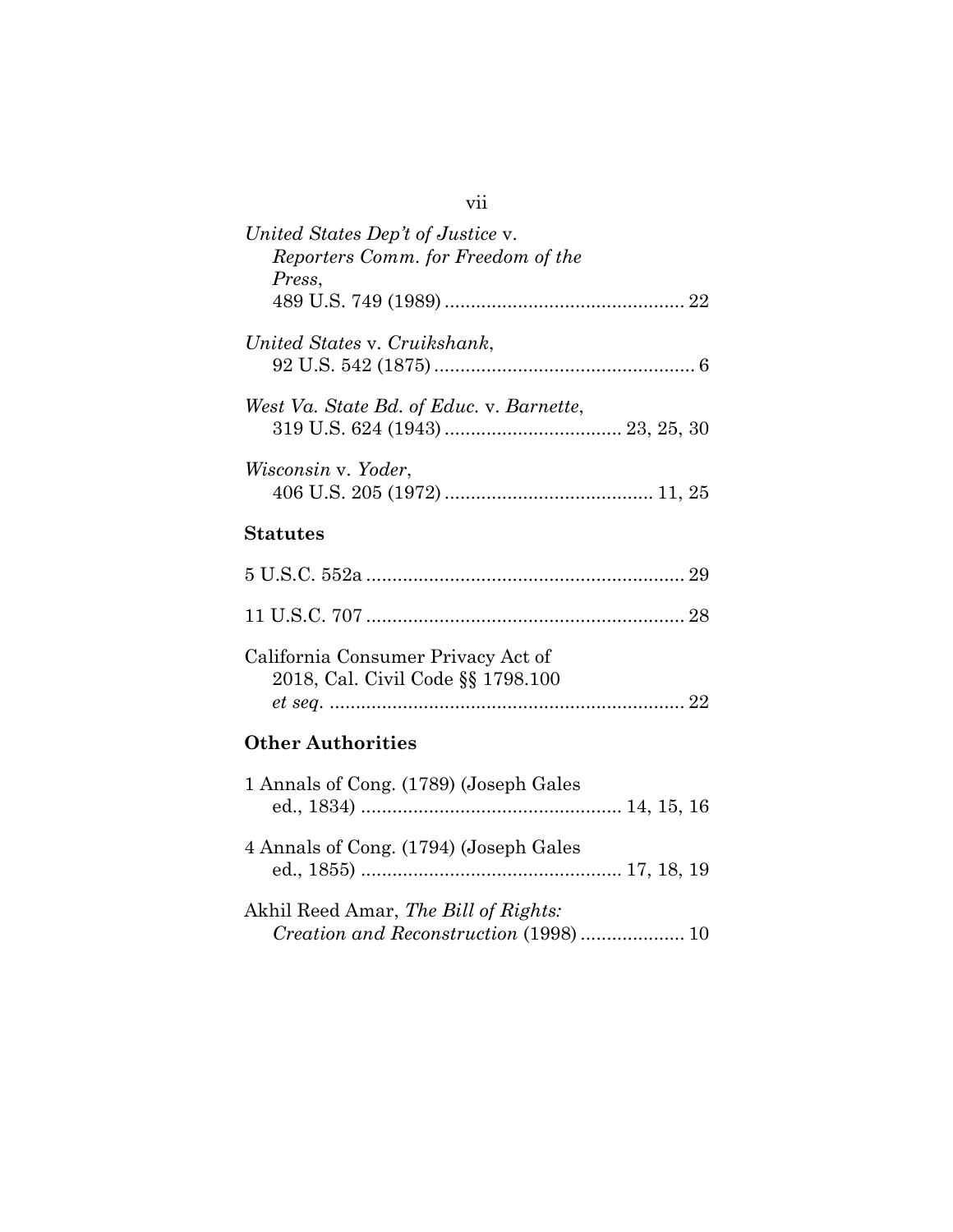# viii

| Joseph Barker, Life of William Penn:<br>The Celebrated Quaker and Founder                                                                                   |
|-------------------------------------------------------------------------------------------------------------------------------------------------------------|
| Ashutosh Bhagwat, The Democratic<br>First Amendment, 110 Nw. U. L. Rev.                                                                                     |
| Kristen A. Carpenter, Real Property and<br>Peoplehood, 27 Stan. Envtl. L.J. 313                                                                             |
| Robert M. Chesney, Democratic-<br>Republican Societies, Subversion,<br>and the Limits of Legitimate Political<br>Dissent in the Early Republic, 82          |
| Conventicle Act 1664, 16 Car. 2,                                                                                                                            |
| David P. Currie, The Constitution in<br>Congress: The Federalist Period,                                                                                    |
| Marc DeGirolami, The Tragedy of Reli-                                                                                                                       |
| Alexis De Tocqueville, Democracy in<br><i>America</i> (J.P. Mayer ed., George                                                                               |
| W. Cole Durham, Jr. & Alexander<br>Dushku, Traditionalism, Secularism,<br>and the Transformative Dimension of<br><i>Religious Institutions, 1993 BYU L.</i> |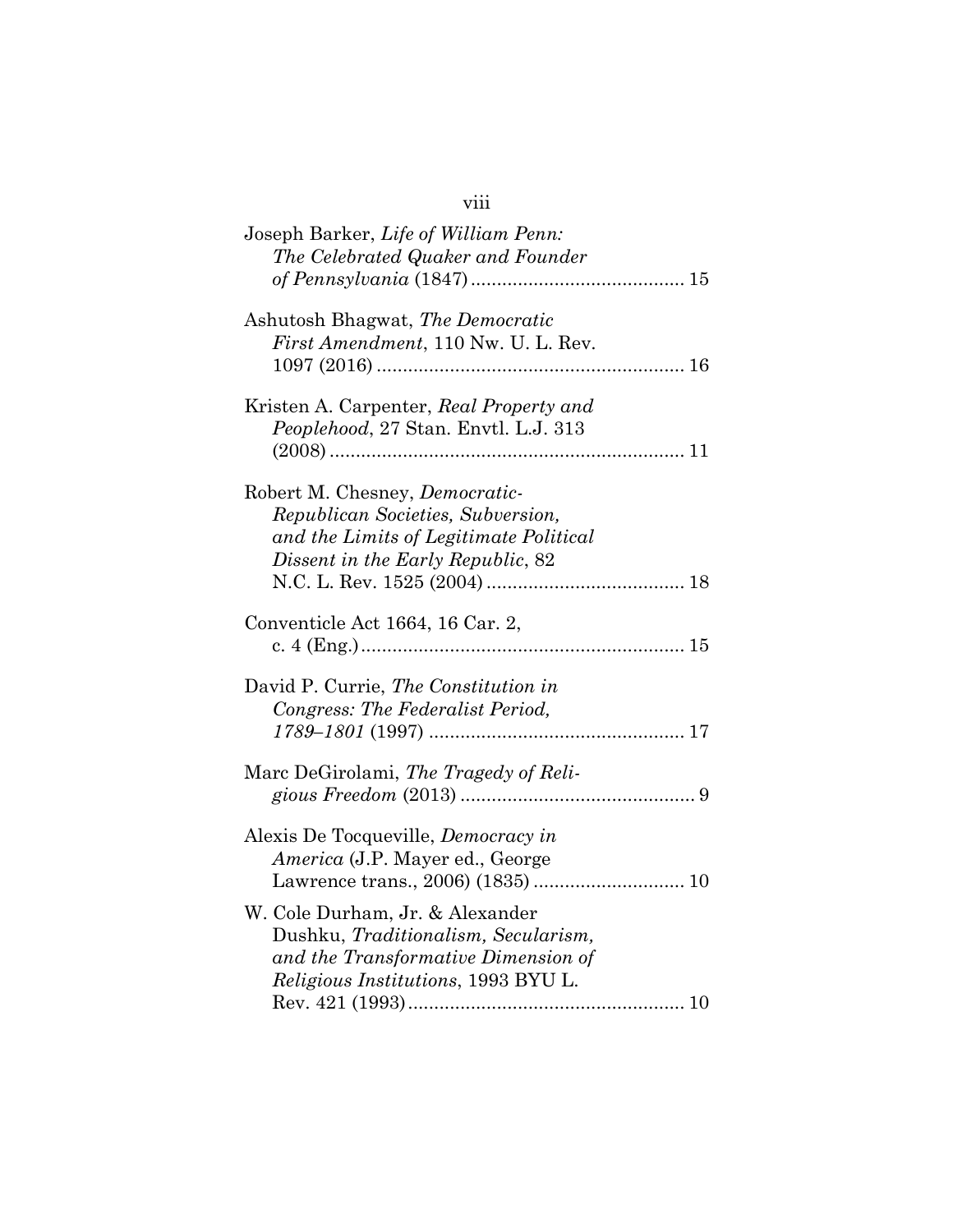| Philip S. Foner et al., The Democratic-<br>Republican Societies, 1790-1800: A<br>Documentary Sourcebook of Constitu-<br>tions, Declarations, Address, Resolu- |  |
|---------------------------------------------------------------------------------------------------------------------------------------------------------------|--|
| John D. Inazu, Between Liberalism and<br><i>Theocracy</i> , 33 Campbell L. Rev. 591                                                                           |  |
| John D. Inazu, Liberty's Refuge: The<br>Forgotten Freedom of Assembly                                                                                         |  |
| Kurt T. Lash, The Second Adoption of<br>the Free Exercise Clause: Religious<br><b>Exemptions Under the Fourteenth</b><br>Amendment, 88 Nw. U. L. Rev. 1106    |  |
| Nick Lally, Crowdsourced surveillance<br>and networked data, 48 Security                                                                                      |  |
| Letter from James Madison to James<br>Monroe, 4 December 1794, 15 The<br>Papers of James Madison (Thomas A.                                                   |  |
| From Thomas Jefferson to Ursuline<br>Nuns of New Orleans, 13 July 1804,<br>Founders Online, National Archives 10                                              |  |
|                                                                                                                                                               |  |

ix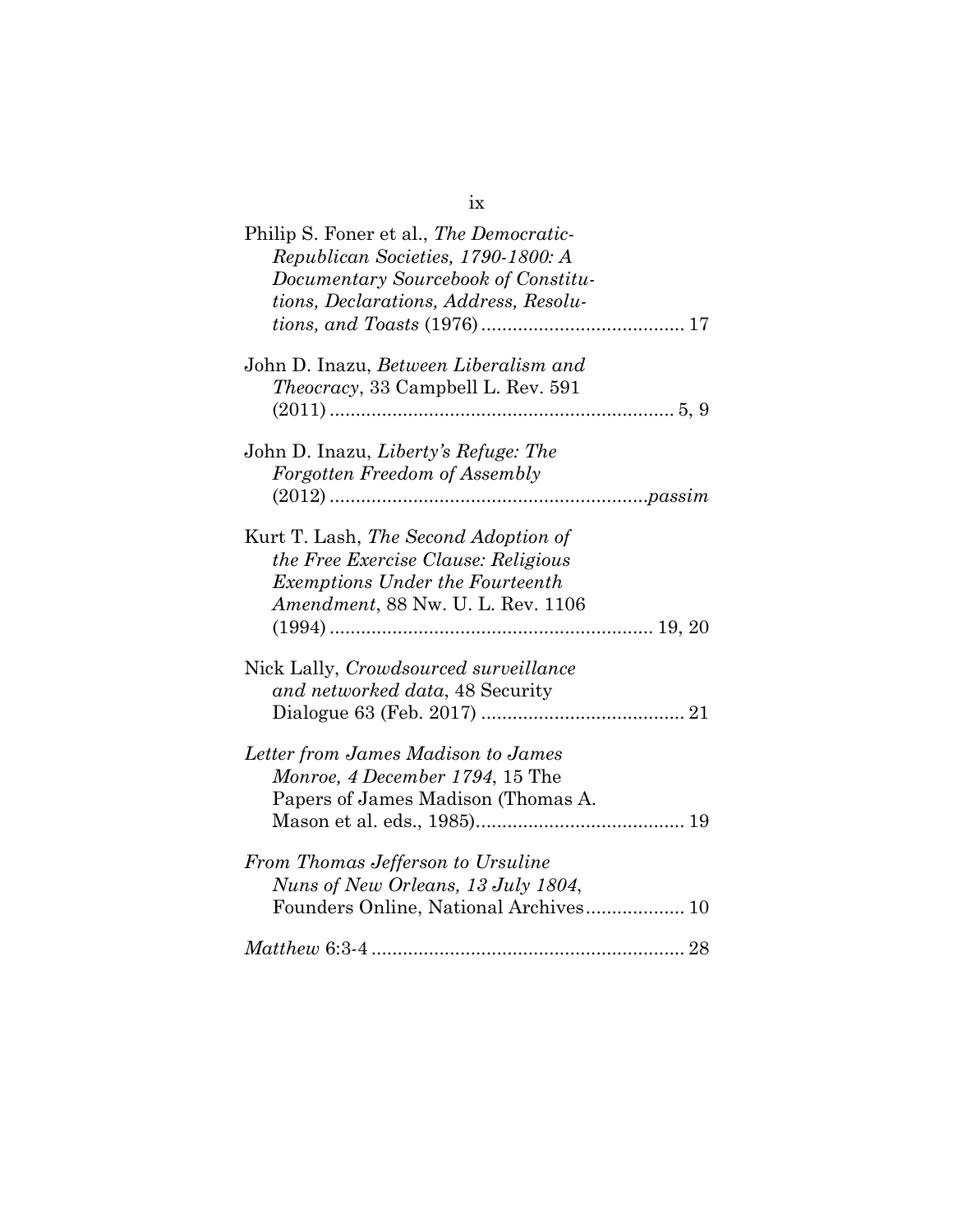| Michael W. McConnell, Freedom by<br>Association: Neglect of the Full Scope<br>of the First Amendment Diminishes<br>our Rights, First Things, Aug./Sep. |  |
|--------------------------------------------------------------------------------------------------------------------------------------------------------|--|
| Michael W. McConnell, The Origins and<br>Historical Understanding of Free<br><i>Exercise of Religion</i> , 103 Harv. L.                                |  |
| Michael W. McConnell, The Problem of<br>Singling out Religion, 50 DePaul L.                                                                            |  |
| Mobile Fact Sheet, Pew Research Center                                                                                                                 |  |
| Paul Mozur & Aaron Krolik, A<br>Surveillance Net Blankets China's<br>Cities, Giving Police Vast Powers,                                                |  |
| John Courtney Murray, We Hold These<br><i>Truths</i> (Rowman & Littlefield, Inc.                                                                       |  |
| Robert Nisbet, The Quest for Community                                                                                                                 |  |
|                                                                                                                                                        |  |
| Eric Rassbach, Are Houses of Worship<br>"House[s]" Under the Third<br>Amendment?, 82 Tenn. L. Rev. 611                                                 |  |
|                                                                                                                                                        |  |

x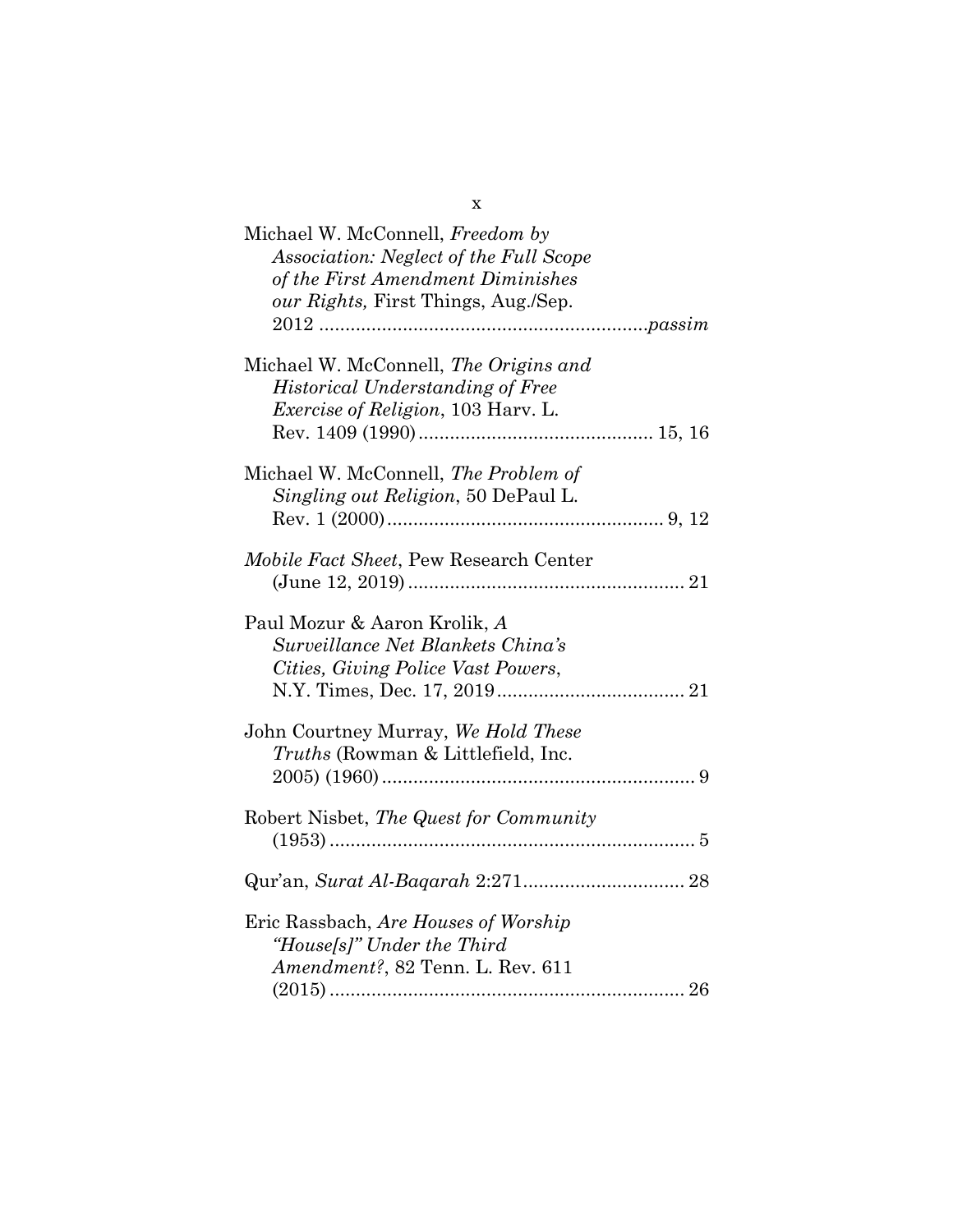xi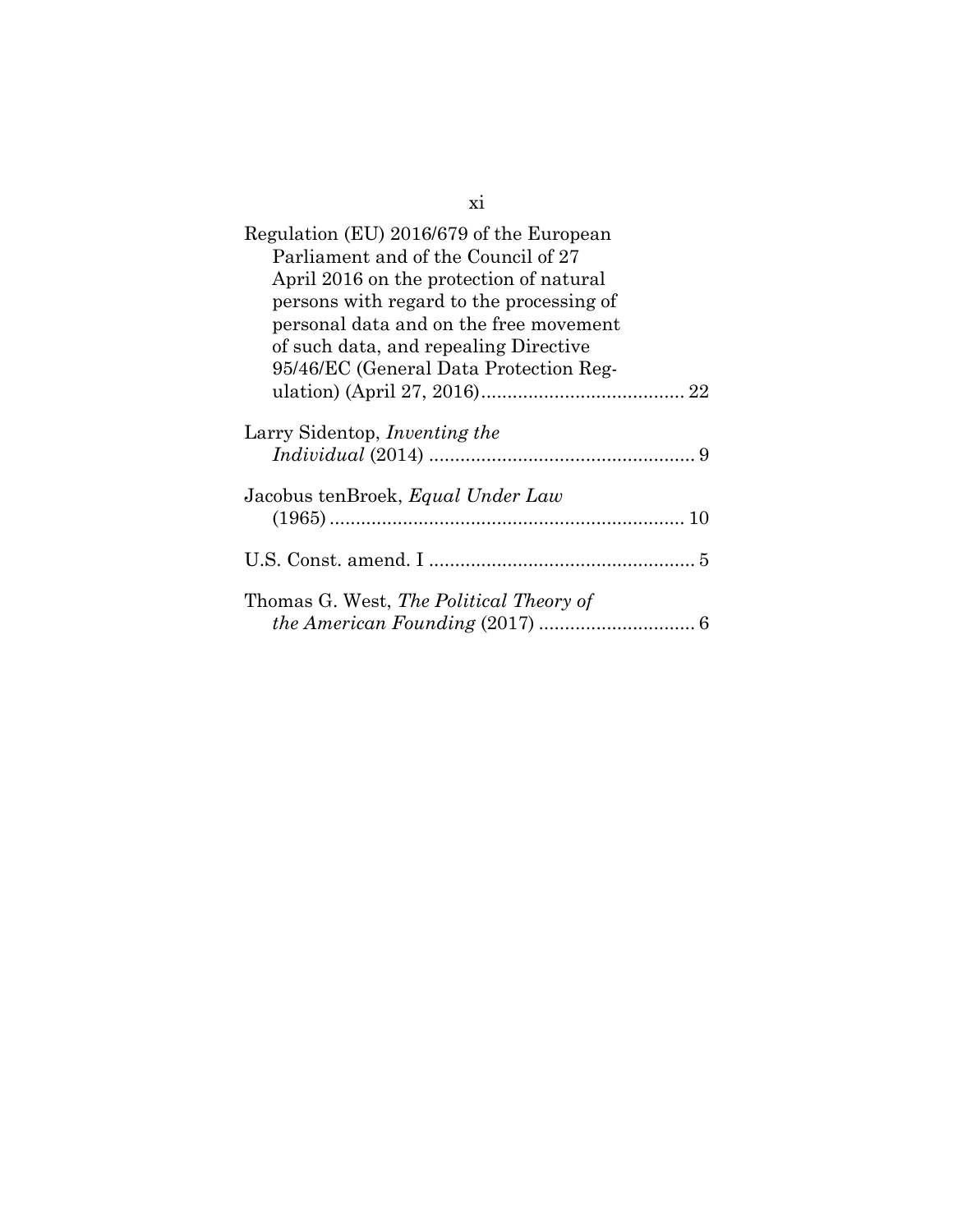#### **INTEREST OF THE** *AMICUS***<sup>1</sup>**

The Becket Fund for Religious Liberty is a nonprofit, nonpartisan law firm that protects the free expression of all religious faiths. Becket has represented agnostics, Buddhists, Christians, Hindus, Jains, Jews, Muslims, Santeros, Sikhs, and Zoroastrians, among others, in lawsuits across the country and around the world.

The Becket Fund frequently represents religious people who seek to vindicate their constitutional rights against government overreach, both as individuals and in community with others. See, *e.g.*, *Holt* v. *Hobbs*, 574 U.S. 352 (2015); *Hosanna-Tabor Evangelical Lutheran Church & Sch.* v. *EEOC*, 565 U.S. 171 (2012). In particular, the Becket Fund has long sought to vindicate the rights of people of all faiths to assemble for worship. See, *e.g.*, *South Bay United Pentecostal Church* v. *Newsom*, 141 S. Ct. 716 (2021); *Agudath Israel of Am.* v. *Cuomo*, No. 20A90, 2020 WL 6954120 (Nov. 25, 2020); *Gagliardi* v. *City of Boca Raton*, 889 F.3d 728 (11th Cir. 2018); *Islamic Ctr. of Murfreesboro*  v. *Rutherford Cty.*, No. 3:12-cv-738 (M.D. Tenn., complaint filed July 18, 2012).

Becket submits this brief to explain how California's donor disclosure requirement threatens the freedom of assembly protected by the First Amendment, and the freedom of religious assembly in particular.

<sup>&</sup>lt;sup>1</sup> No counsel for a party authored this brief in whole or in part and no counsel or party made a monetary contribution intended to fund the preparation or submission of this brief. All parties have consented to the filing of this brief.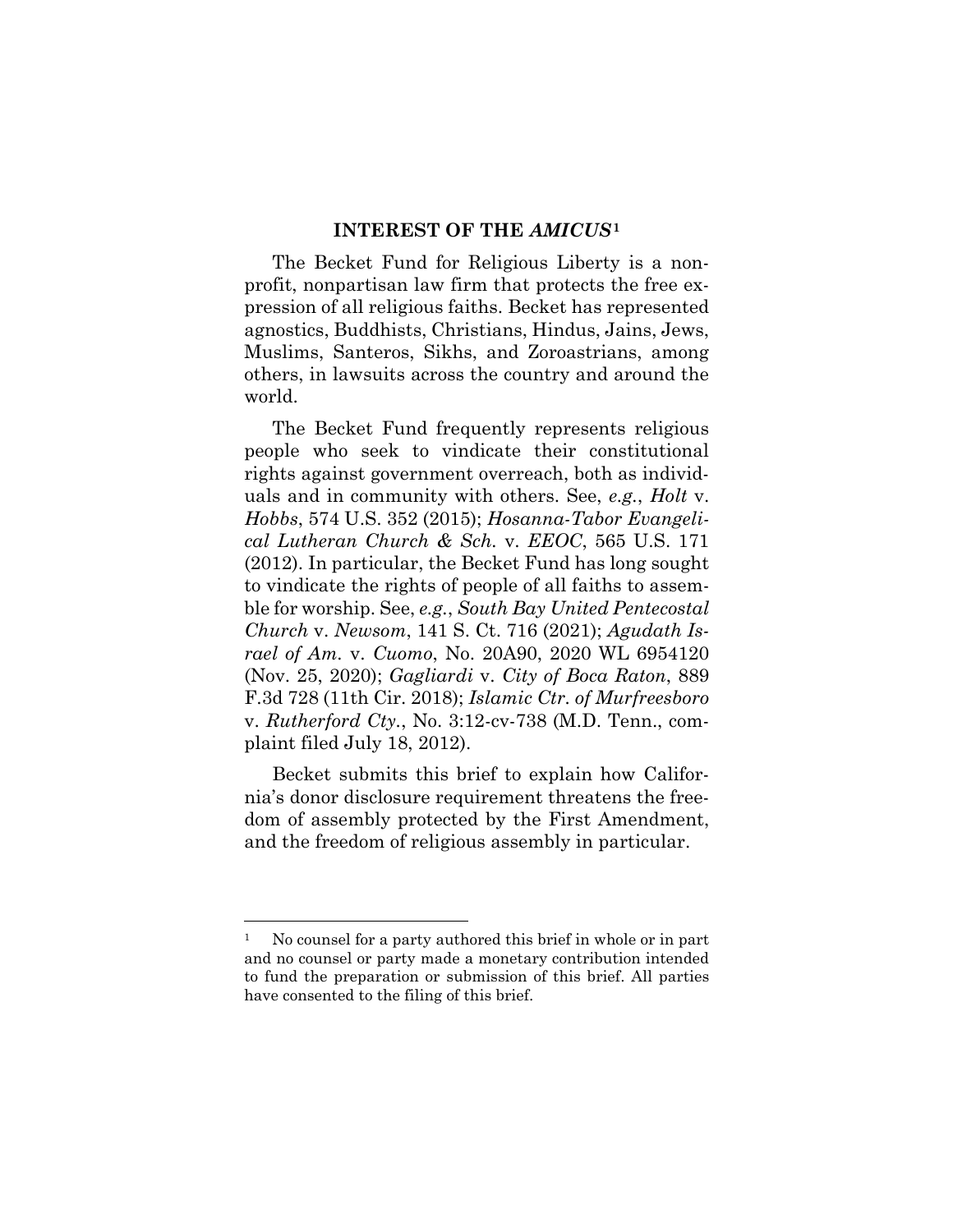### **INTRODUCTION AND SUMMARY OF THE ARGUMENT**

The Ninth Circuit decided this case under freedom of association—a right first recognized in *NAACP* v. *Alabama ex rel. Patterson* with unclear constitutional grounding*.* Focusing on "expressive" association, the court concluded that "up front collection" of a charitable organization's "major" donors posed little risk of chilling association, while making law enforcement against future wrongdoing more "effective" and "efficient." AFP Pet. App. 16a. This jarring nod to blanket government surveillance of civil society, absent any connection to actual wrongdoing, is the result of decades of confusion over the textually unmoored right of free association.

The text, history, and tradition of the First Amendment anticipates the opposite: a robust freedom of private association subject to government oversight only for truly compelling reasons. But neither *Patterson*, nor the ensuing decades, have firmly rooted the right in the Amendment's text. Instead, a series of shifting justifications have sold the freedom short, limiting it with adjectives like "intimate" and "expressive," or even submerging it entirely into the distinct freedom of speech.

A right without a clear constitutional grounding inevitably leads to results like those obtained here. By leaving free association to emanate from the penumbras of other constitutional rights, depending upon how "expressive" it is, other vital aspects of association are left unprotected. Freedom of speech, freedom of religion, and freedom to petition the government can flourish only to the extent individuals can find an audience, co-believers, or a testing ground for new ideas.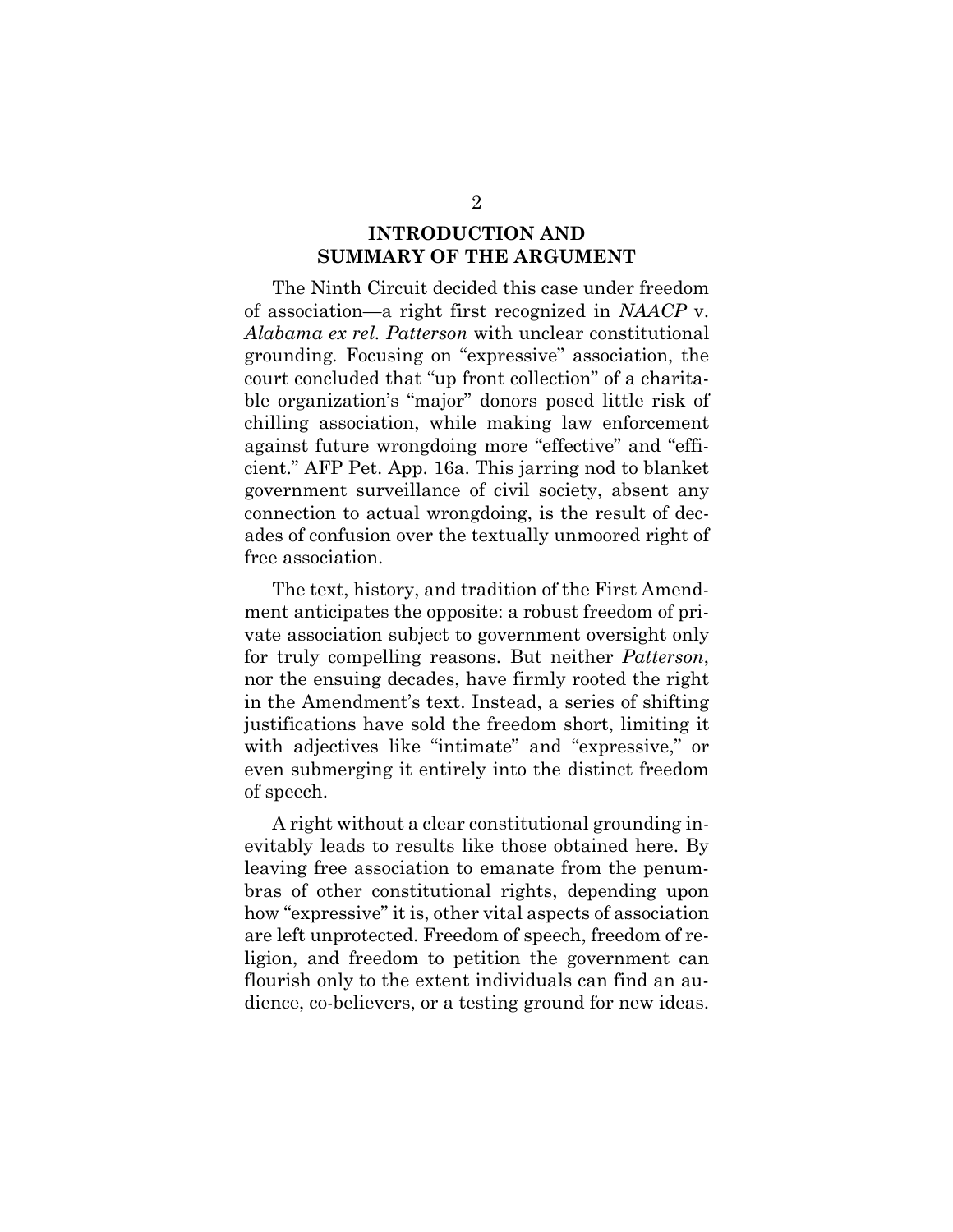And that depends first upon the freedom to assemble, especially where new ideas or beliefs are countercultural or potentially disruptive. In other words, conditioning free assembly on how "expressive" it is glosses over the fact that assemblies do not exist simply, or even primarily, for expressive purposes. Rather they exist primarily for formative ones. To be sure, the beliefs, traditions, rituals, and customs in which an assembly forms its members may ultimately be expressed in public. They may also strive to shape public life. But all that expression is downstream from what the assembly does in the first instance: form its members in a given way of life. Expressive or not, the transmission of culture, beliefs, and loyalties that happens as a member participates in an assembly provides a separate space between the individual and the state. In a free society, this is where life is fully lived.

The text, history, and tradition of the First Amendment's Assembly Clause accounts for both the formative and expressive components of association. Regrounding the freedom of association in the Assembly Clause therefore comports with the Clause's historical meaning. And as religious assembly was the foundation for the freedom of assembly, both its history and legal protection make for instructive guides in illuminating the Assembly Clause.

The Founders' experience with other pivotal examples of free assembly—including the pre-Revolution activity of the Sons of Liberty and post-founding Democratic-Republican societies—confirmed that this freedom encompasses private, anonymous assembly. Further informed by the abolition movement, this broad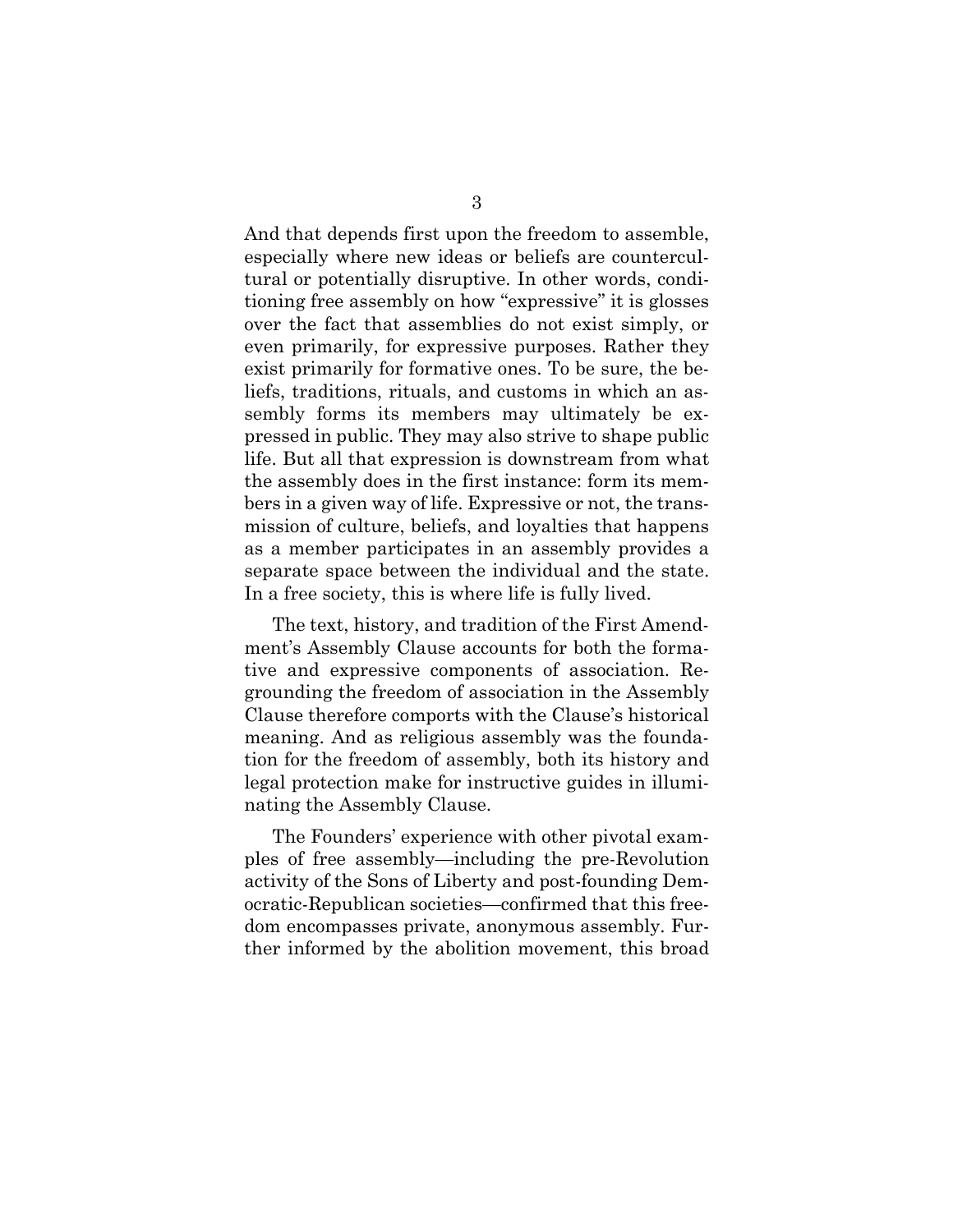understanding prevailed as the Fourteenth Amendment incorporated the right of free assembly against the States.

This history illuminates a final point. At all these critical moments, governments invoked law enforcement and public safety concerns as grounds to curtail free association, as California has here. The Assembly Clause's text, history, and tradition, however, already account for those concerns, while still ensuring a robust, principled protection for the freedom of assembly. This is reflected in the Court's early decisions under the Assembly Clause invoking heightened scrutiny. And it is underscored by the Court's experience with religious assembly. California's reliance on cases arising in the electoral context, with its distinct concerns about transparency, upends this tradition. Embracing that reliance will further confuse an already confused doctrine.

Regrounding free association in the Assembly Clause, with religious assembly as a guide, will provide civil society sure constitutional footing—and government regulation a principled basis. Modern technology only reinforces why both are desperately needed now. The Court should revive the full, authentic freedom of assembly.

#### **ARGUMENT**

#### **I. California's disclosure requirement burdens the right of assembly.**

The absence of a constitutional mooring for the freedom of association, first announced in *NAACP* v. *Alabama ex. rel. Patterson*, 357 U.S. 449 (1958), has had real-world consequences. The formative virtue at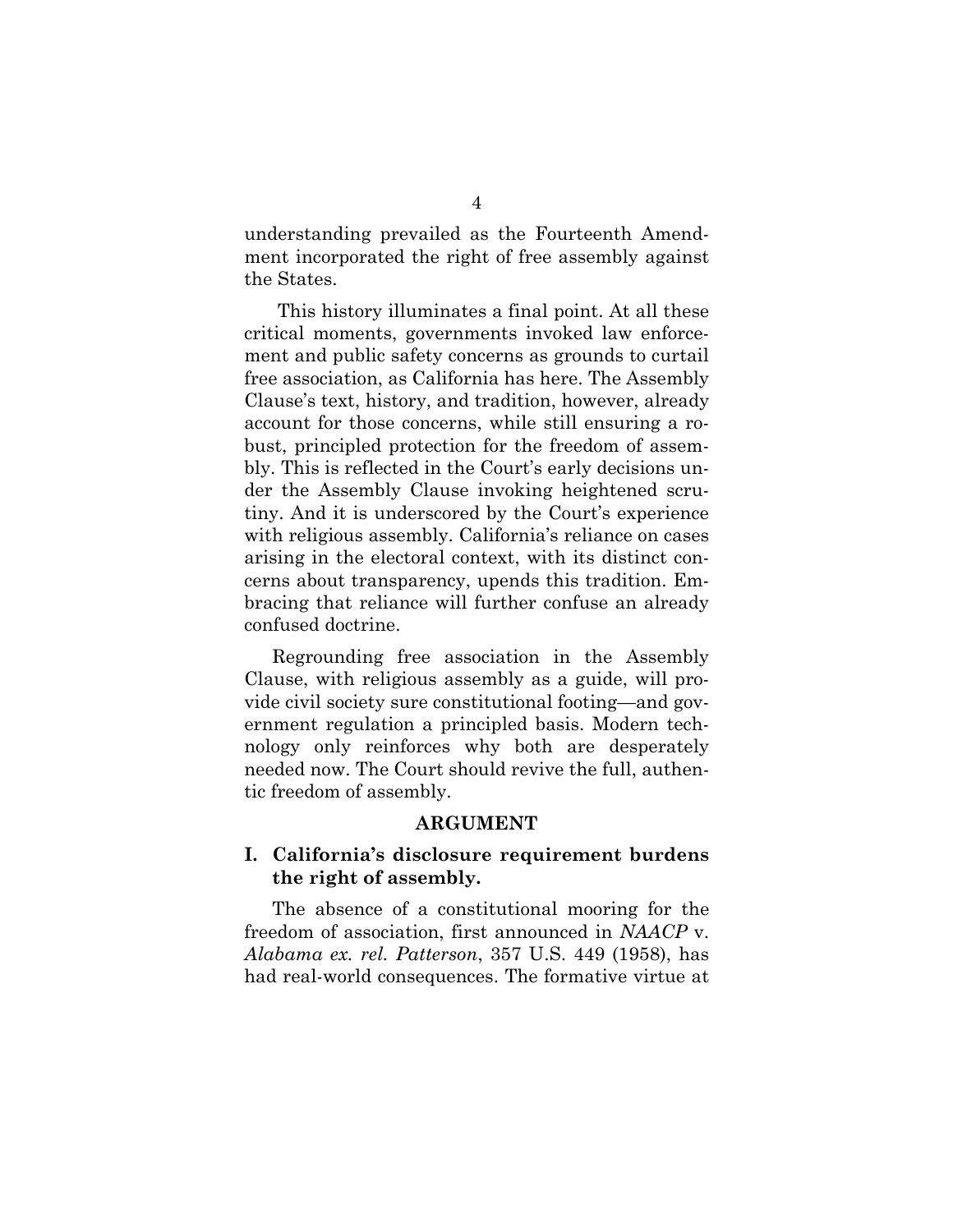the heart of association—the coming together of individuals to manifest a distinct mission or way of life is completely overlooked. By analyzing this case, and others like it, in accordance with the text, history, and tradition of the Assembly Clause, the Court can bring coherence to the Constitution's protection for civil society.

#### **A. The Court should analyze this case in accordance with the text, history, and tradition of the Assembly Clause.**

The Constitution recognizes "the right of the people peaceably to assemble." U.S. Const. amend. I. Historically, this right was not defined around "expressive" association, but had a richer, deeper connection to an assembly's formative work that is prior to any "expressive" quality. See John D. Inazu, *Between Liberalism and Theocracy*, 33 Campbell L. Rev. 591, 601 (2011) (explaining that the historical understanding of "assembly" encompassed a distinct understanding of "politics," rooted in religion, and not focused necessarily on temporal concerns). As noted sociologist Robert Nisbet explained when surveying the historical role of association in our society, "the major moral and psychological influences on the individual's life have emanated from the family and local community and the church." Robert Nisbet, *The Quest for Community* 50 (1953). "This is the area of association from which the individual commonly gains his concept of the outer world," being "engendered" in how to understand "affection, friendship, prestige, recognition," as well as "work, love, prayer, and devotion to freedom and order." *Ibid.*

To be sure, the freedom of assembly was crucial in protecting the growth of founding-era political parties, and subsequently, protection for nineteenth-century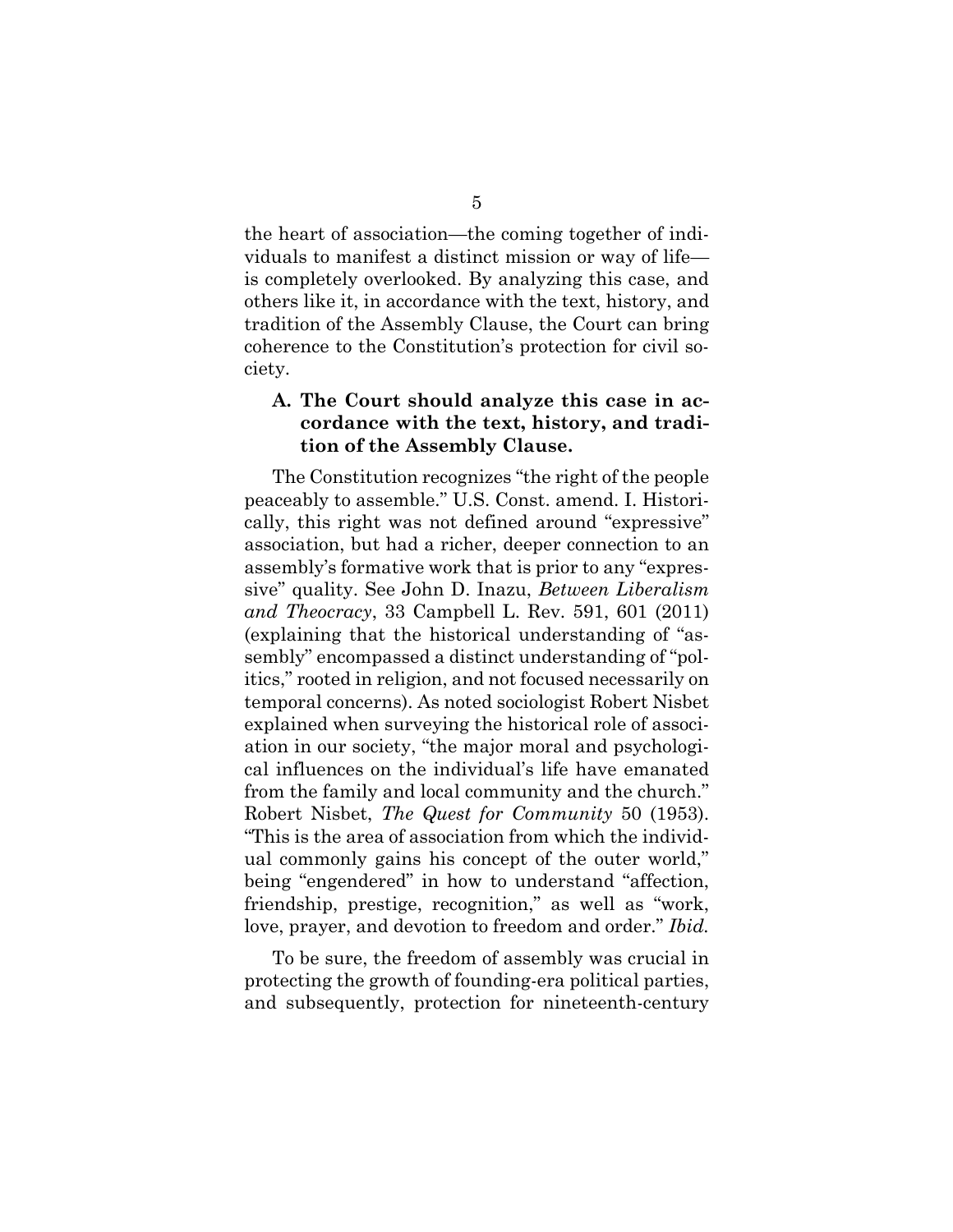abolitionists and suffragists. John D. Inazu, *Liberty's Refuge: The Forgotten Freedom of Assembly* 25-35 (2012). But protecting political expression was never the Assembly Clause's primary historical purpose. See, *e.g.*, *id.* at 157 (quoting Stephen Carter to explain that the assembly freedom "embodies a kind of politics distinct from the politics of the state," whereby one is formed in understandings of himself and others with "meanings" that can be "radically distinct from those assigned by the political sovereign"); Thomas G. West, *The Political Theory of the American Founding* 29 (2017) (freedom of assembly "is not limited to political assemblies or protests, as it is often narrowly understood today").

Unfortunately, the freedom of assembly began losing its formative core when a pair of pre-incorporation cases limited it to situations where "the purpose of the assembly was to petition the [national] government for a redress of grievances." *Presser* v. *Illinois*, 116 U.S. 252, 267 (1886) (citing *United States* v. *Cruikshank*, 92 U.S. 542, 552 (1875)). Later cases would attempt to restore the freedom's broader scope "in the light of our constitutional tradition." *Thomas* v. *Collins*, 323 U.S. 516, 531-532 (1945); see also *De Jonge* v. *Oregon*, 299 U.S. 353, 364 (1937) (explaining that the right of peaceable assembly is not limited to petitioning, but is "cognate to those of free speech and free press and is equally fundamental"); *District of Columbia* v. *Heller*, 554 U.S. 570, 591 (2008) ("the founding period routinely grouped multiple (related) guarantees under a singular 'right,'" like the First Amendment's right to assemble and petition, but that does not make them co-extensive in meaning).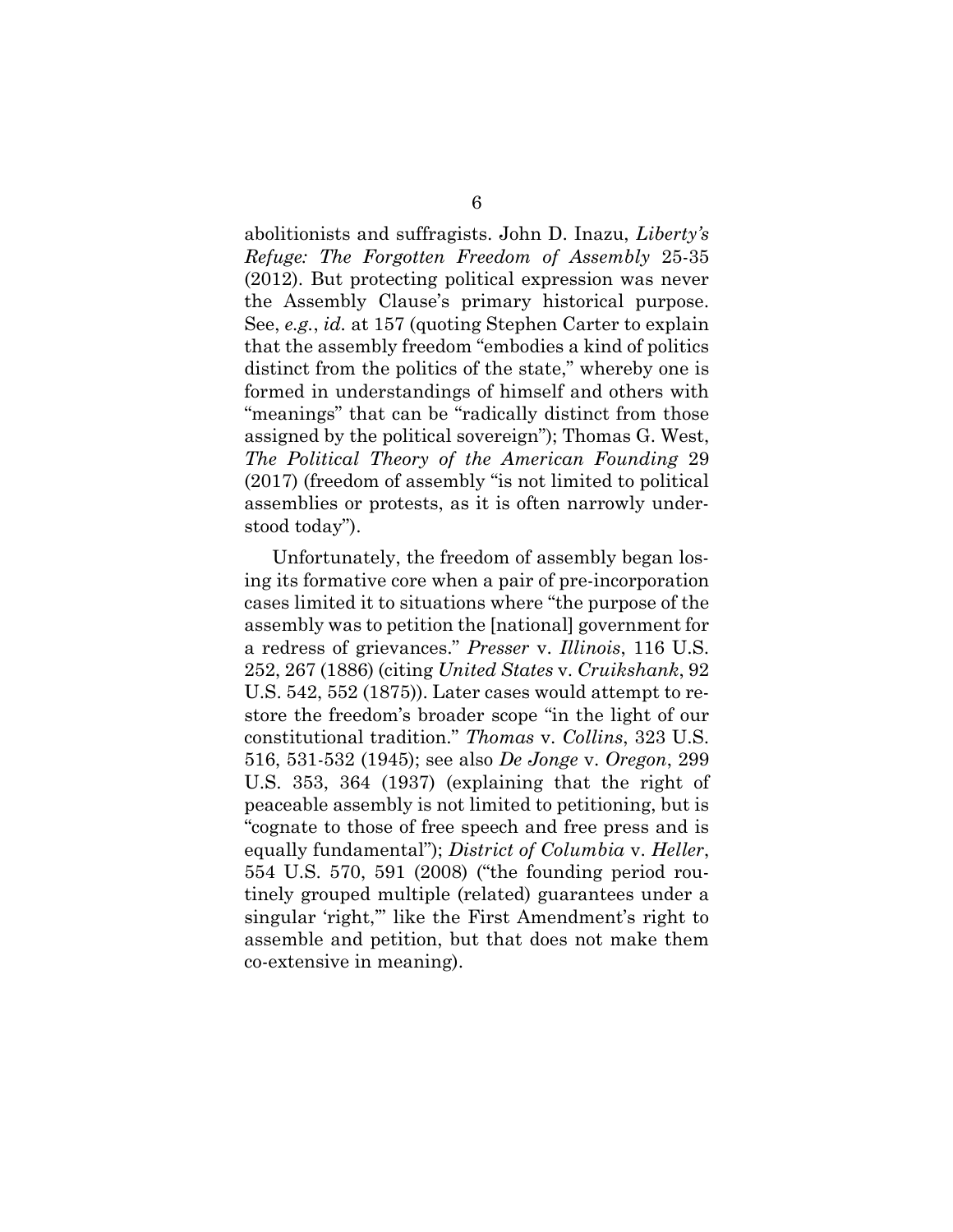The textual freedom of assembly was supplanted by the textually unmoored right of expressive association during the mid-twentieth century. *Patterson* began the modern conditioning of free association on "expressive" values, and accordingly had trouble rooting the right in any particular constitutional provision. For example, *Patterson*'s constitutional analysis begins by suggesting that the right of expressive association is protected by a "close nexus" between free speech and free assembly. 357 U.S. at 460. Then, it suggested that free association is "an inseparable aspect of the 'liberty' assured by the Due Process Clause." *Ibid.* (citations omitted). But rather than clearly rely on the Free Speech Clause, the Assembly Clause, or the Due Process Clause, the Court simply announced two related, though apparently distinct, freedoms: "freedom to associate and privacy in one's associations," and a freedom to avoid "compelled disclosure of membership in an organization engaged in advocacy of particular beliefs." *Id.* at 462. Unsurprisingly, the Court's uncertain constitutional grounding produced immediate confusion. See Inazu, *Liberty's Refuge* 82.

Over the ensuing decades, *Patterson* resulted in a series of shifting justifications for expressive association: "first a pluralism that emphasized consensus and stability, then the penumbras of the First Amendment that linked association to privacy, and, most recently, a tenuous hierarchy of intimate and expressive association." Inazu, *Liberty's Refuge* 185. Moreover, the myopic focus on "expression" has led to confused, inconsistent protections for civil society. Compare *Boy Scouts of Am.* v. *Dale*, 530 U.S. 640, 649-650 (2000)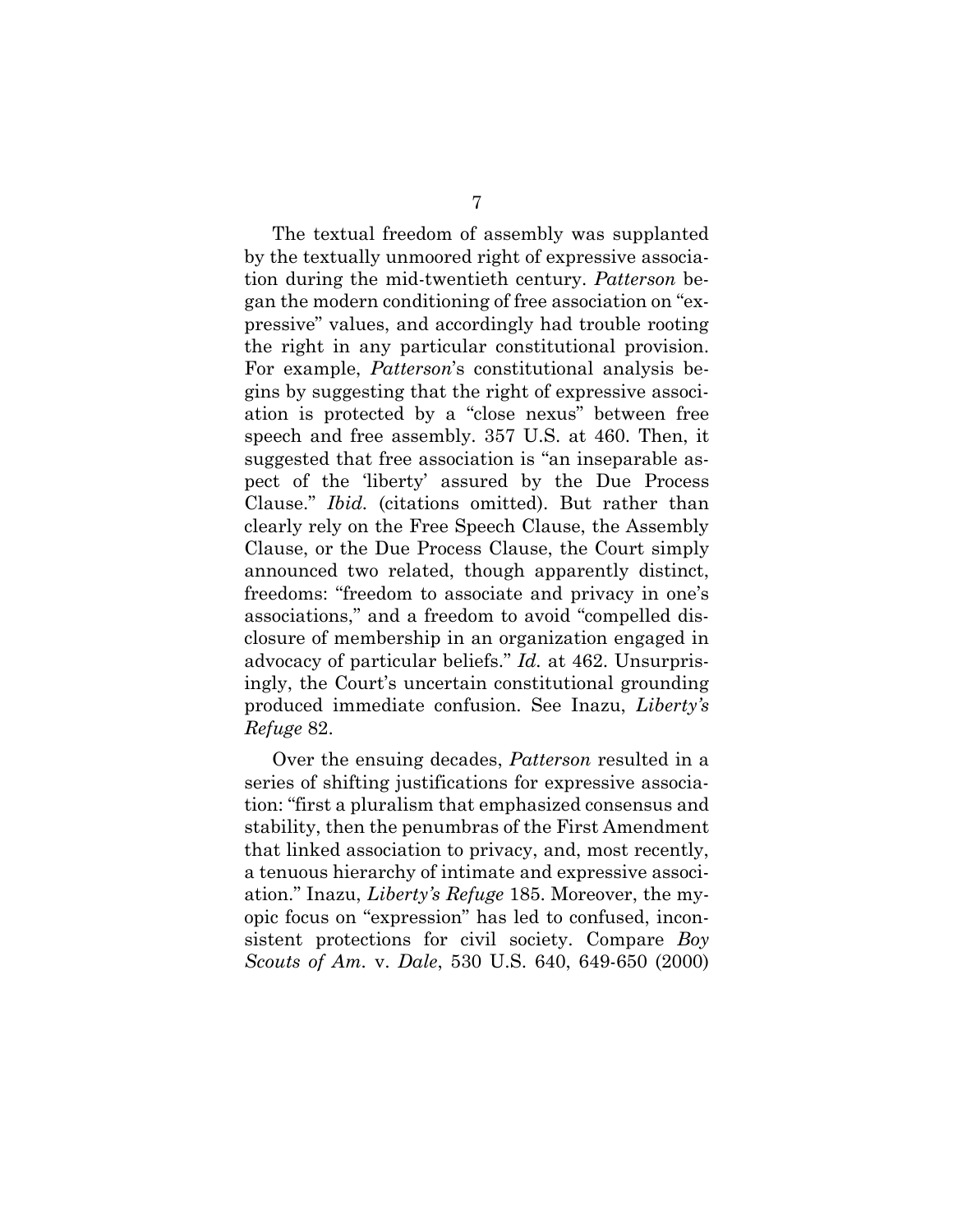(Boy Scouts are sufficiently "expressive" to merit associational protection) with *Roberts* v. *U.S. Jaycees*, 468 U.S. 609, 620 (1984) (Jaycees are not). The narrow focus on "expression" has, at least in certain public fora, reduced the freedom of association into a free-speech appendage. See *Christian Legal Soc'y* v. *Martinez*, 561 U.S. 661, 680-681 (2010) ("merg[ing]" campus group's speech and association claims into free-speech doctrine). Indeed, the emphasis on whether association is "expressive" permitted the Ninth Circuit below to conclude that nothing "is distinguishable" between the First Amendment's application to political associations and any other assembly. AFP Pet. App. 16a.

This doctrinal confusion manifests itself in realworld problems. California's disclosure requirements apply to *all* charitable organizations that register in the state. If this Court's decision is framed in terms of expressive association, then what of non-expressive associations like a women's shelter or a support center for LGBTQ youth seeking to shield the names of its donors? Or an addiction recovery group? Or a drop-in center for mentally ill adults? All these charitable associations do important and honorable work, yet donors may be rightly concerned that public affiliation will lead to targeting by hostile parties or perhaps even speculation about their personal views and individual struggles—or those of their family members. While expressive association might leave such donors unprotected, assembly would not.

The doctrinal inconsistencies underlying this case show why the freedom of assembly should be revived. The Court can do so here by regrounding freedom of association in freedom of assembly. Given the roots of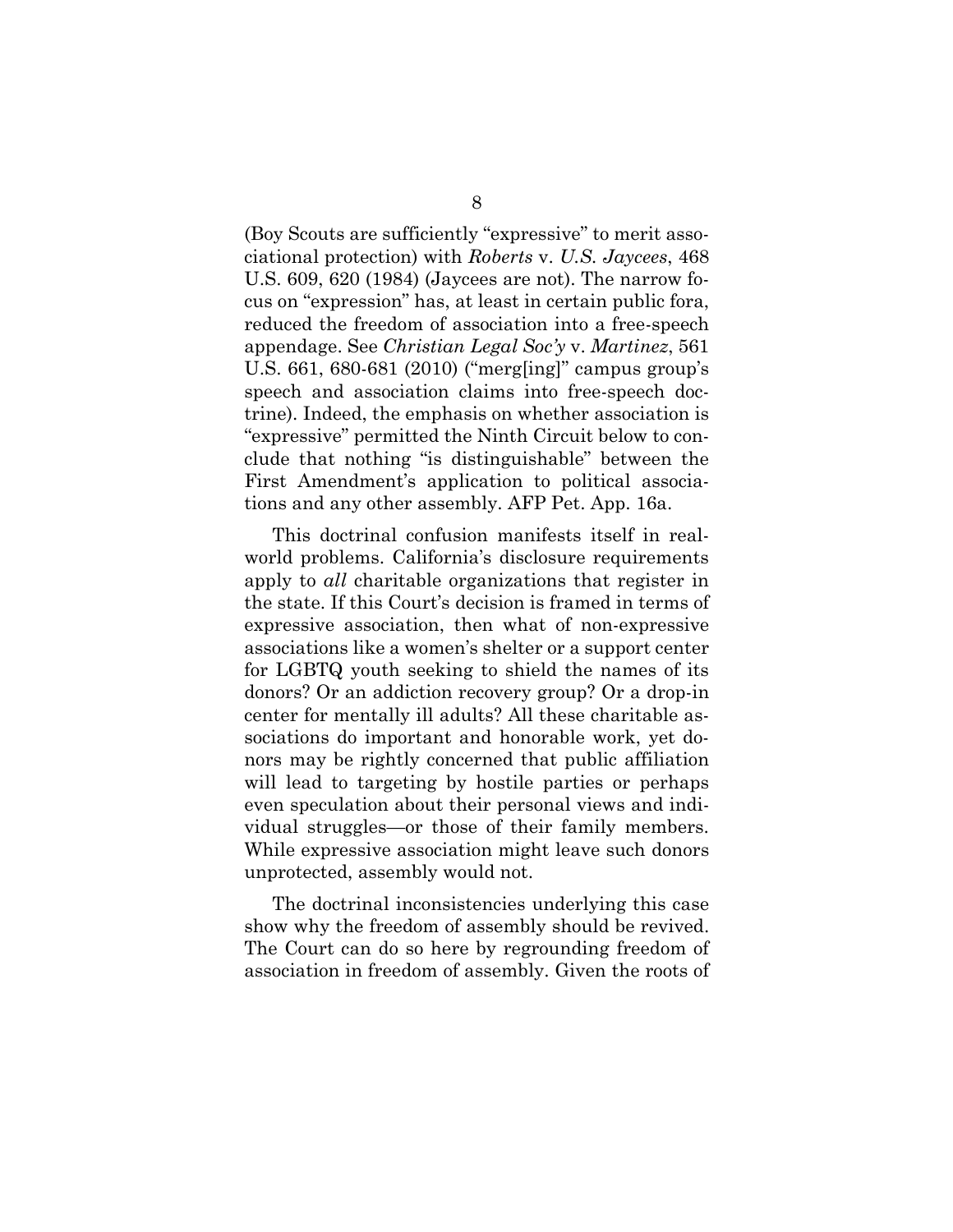free assembly in religious assembly, the Court's corresponding treatment of religious institutions can help guide this regrounding.

#### **B. Freedom of assembly is crucial for religious liberty.**

"[T]he freedom to gather together for religious worship" was the "precursor" "for the freedom of assembly." Michael W. McConnell, *The Problem of Singling out Religion*, 50 DePaul L. Rev. 1, 16 (2000). Indeed, the word "assembly" itself derives from the Greek word "*ekklesia*," which is also the basis for "ecclesiastical," and has always contained both religious and political implications. See Inazu, 33 Campbell L. Rev. at 601 & n.44. And as the Court recently noted, "at the very heart of the First Amendment's guarantee of religious liberty" is "attending religious services[.]" *Roman Catholic Diocese of Brooklyn* v. *Cuomo*, 141 S. Ct. 63, 68 (2020).

Important to this case, the "conception of community" was defined, in part, by privacy. See Larry Sidentop, *Inventing the Individual* 93-95 (2014) (explaining that hallmarks of the "new conception of community" that Christianity brought to pagan Rome included "[s]ecret meetings in private houses, burials in catacombs" and "little or no self-advertisement" due to "official hostility and even persecution"). Indeed, it was by recognizing the freedom of religious institutions to govern themselves independent of secular influence that our society "first found this norm" of a private sphere (now called "civil society"). John Courtney Murray, *We Hold These Truths* 188 (Rowman & Littlefield, Inc. 2005) (1960); see also Marc DeGirolami, *The Tragedy of Religious Freedom* 176-177 (2013).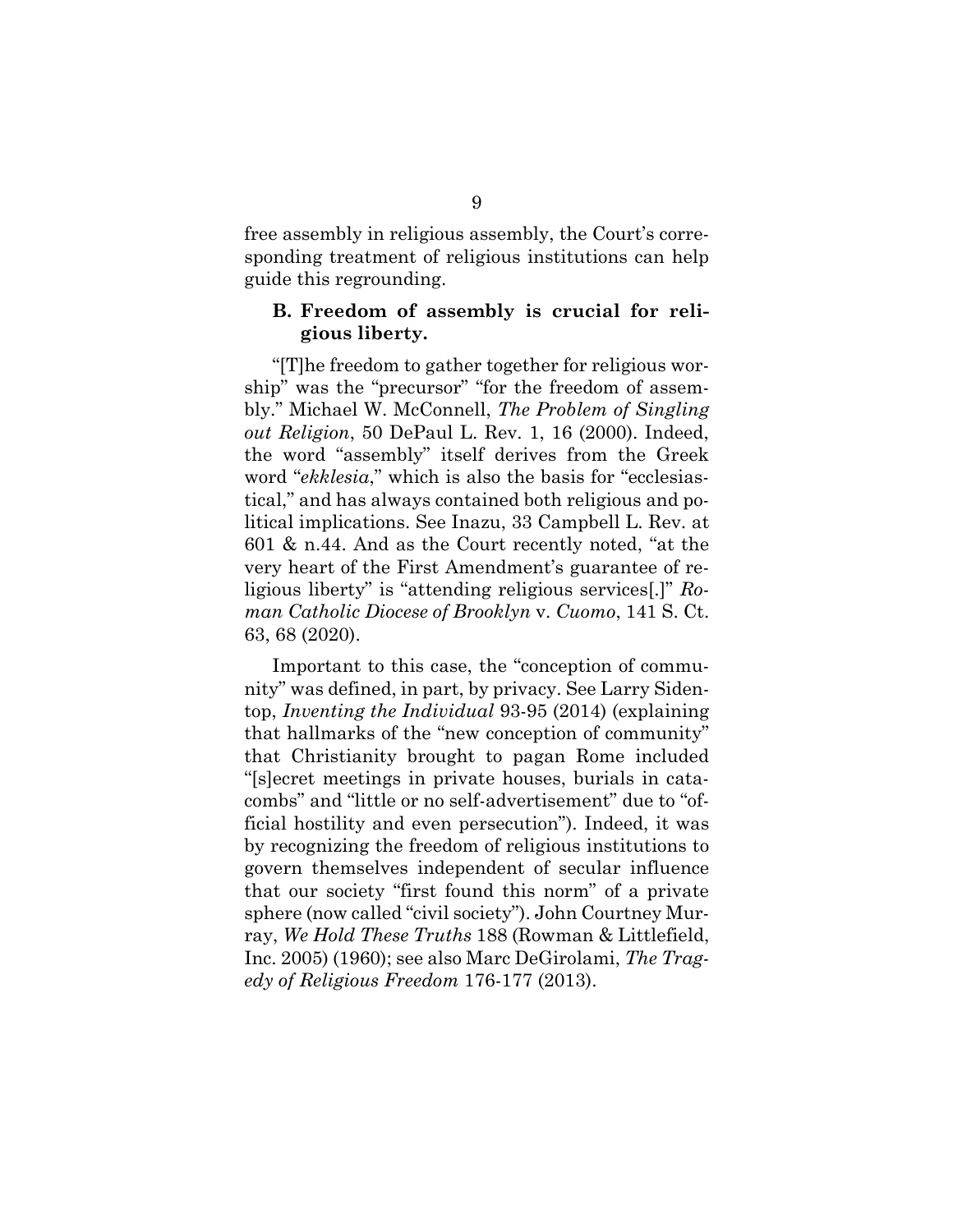Throughout the Republic's early days and well into the antebellum era, prominent uses of free assembly frequently reflected its roots in religious communities forming their members to manifest distinct moral visions. For example, President Jefferson reassured Ursuline nuns in New Orleans that, despite the Louisiana Purchase, "the principles of the constitution and government of the United States are a sure guarantee \* \* \* that your institution will be permitted to govern itself according to it's [*sic*] own voluntary rules, without interference from the civil authority." *From Thomas Jefferson to Ursuline Nuns of New Orleans, 13 July 1804*, Founders Online, National Archives, [https://perma.cc/L4HF-2AH3.](https://perma.cc/L4HF-2AH3) Alexis De Tocqueville observed in the early 1830s that, by forming individuals to seek transcendent moral visions that cannot be achieved through political expression, participation in religious assemblies provided the nation a crucial bulwark against individuals succumbing to either materialism or utopianism. Alexis De Tocqueville, *Democracy in America*, 296-297, 310, 444-445, 543-544 (J.P. Mayer ed., George Lawrence trans., 2006) (1835). For abolitionists, "the core right of assembly at issue seems to [have been] the right of blacks 'to assemble peaceably on the Sabbath for the worship of [the] Creator.'" Akhil Reed Amar, *The Bill of Rights: Creation and Reconstruction* 245 (1998) (quoting Jacobus tenBroek, *Equal Under Law* 124-125 (1965)).

Reflecting these roots, freedom of assembly continues to be crucial for religious communities. See W. Cole Durham, Jr. & Alexander Dushku, *Traditionalism, Secularism, and the Transformative Dimension of Religious Institutions*, 1993 BYU L. Rev. 421, 426 (1993) (discussing the "space and sensitive protection"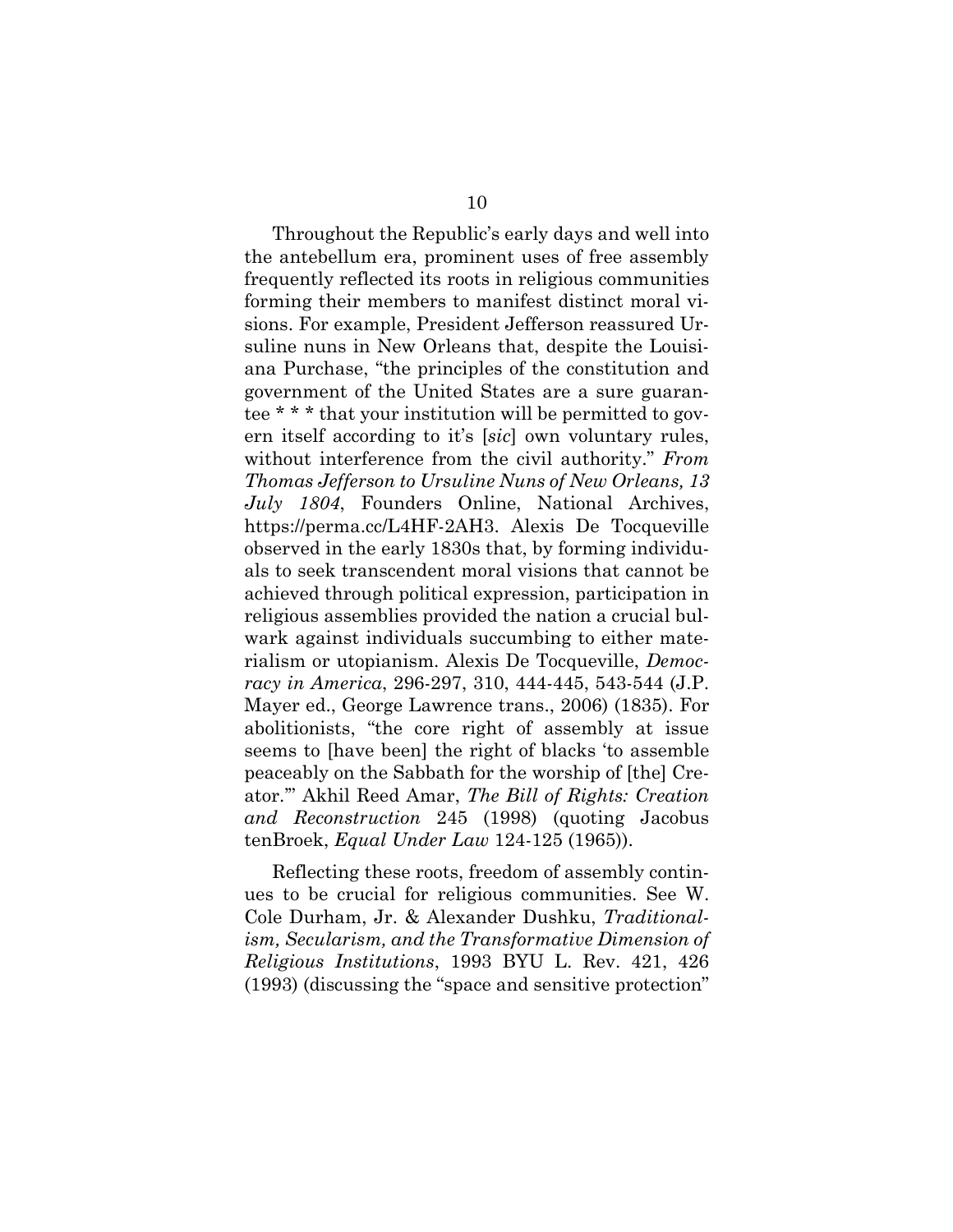religious organizations "need" to fulfill their religious obligations—and "the generative and regenerative contribution to social life that they (and in many respect, they alone)" can make). One cannot make a minyan, perform a baptism, preach a sermon, conduct Friday *jum'ah* prayers, or take *amrit* without involving more than just one person. Similarly, in many Native American faith traditions, adherents frequently gather for prayers and rituals. See Kristen A. Carpenter, *Real Property and Peoplehood*, 27 Stan. Envtl. L.J. 313, 373 (2008) (observing that the "entire community participate[s]" in the Hopi Katsinam ceremonies).

The Court's treatment of religious assemblies likewise teaches how crucial that guarantee is to their functional autonomy—a freedom to form individuals in beliefs, rituals, customs, traditions, and ways of life—regardless of expressive potential. See, *e.g.*, *Wisconsin* v. *Yoder*, 406 U.S. 205, 223 (1972) ("We must not forget that in the Middle Ages important values of the civilization of the Western World were preserved by members of religious orders who isolated themselves from all worldly influences against great obstacles."); *Our Lady of Guadalupe Sch.* v. *Morrissey-Berru*, 140 S. Ct. 2049, 2055 (2020) ("The religious education and formation of students is the very reason for the existence of most private religious schools[.]"); *Hosanna-Tabor Evangelical Lutheran Church & Sch.* v. *EEOC*, 565 U.S. 171, 199 (2012) (Alito, J., concurring) (explaining that the "private sphere within which religious bodies are free to govern themselves" "has often served as a shield against oppressive civil laws"); *Corporation of Presiding Bishop* v. *Amos*, 483 U.S. 327, 342 (1987) (Brennan, J., concurring) ("[A] [religious] community represents an ongoing tradition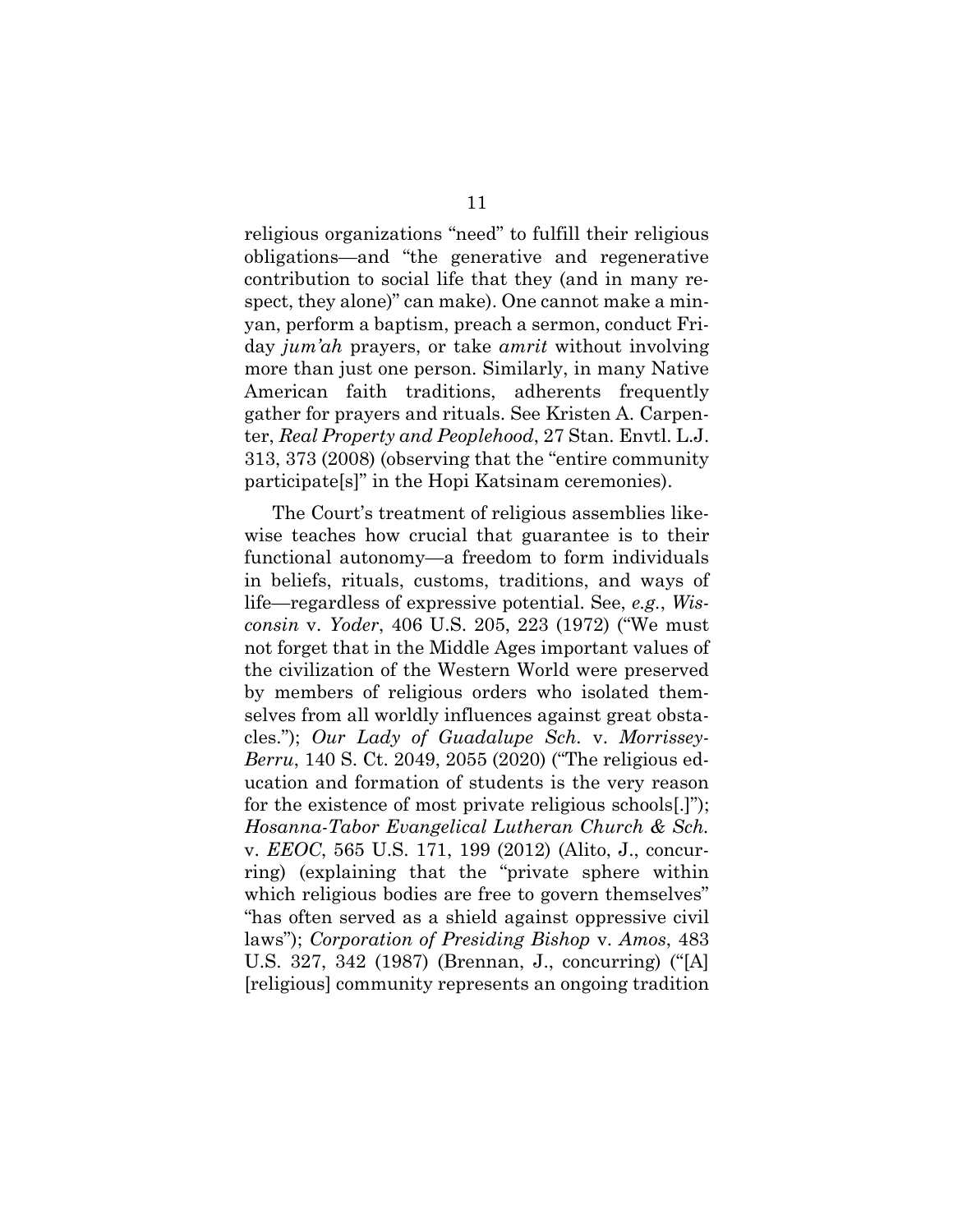of shared beliefs, an organic entity not reducible to a mere aggregation of individuals.").

Here, then, the Court's treatment of religious assemblies should guide the reinvigoration of the Assembly Clause. This is not to say that our constitutional tradition of protecting civil society and religious autonomy are identical—or that they should be treated that way. But as "[r]eligious institutions are the clearest and most firmly established examples of 'civil society' institutions," the "principles" applied by the Court for protecting religious institutions "can be borrowed as a model for others in many cases." McConnell, 50 DePaul L. Rev. at 18-23.

Indeed, relying on its religious liberty jurisprudence was the Court's approach in *Thomas*, "the high point of the Court's recognition of the right of assembly." Inazu, *Liberty's Refuge* 173; see also *e.g.*, 323 U.S. at 527-540 (citing *Cantwell* v. *Connecticut*, 310 U.S. 296 (1940), five times—more than any other single case—to explain and apply the proper standard of review). By evaluating free assembly claims "in the light of our constitutional tradition" protecting all manner of assembly—not merely the expressive—*Thomas*'s analytical approach can provide freedom of association the anchoring in text and history that it urgently needs. See *Thomas*, 323 U.S. at 531-532; see also *id.* at 530 ("[I]t is the character of the right, not of the limitation, which determines what standard governs the choice."). This has been the Court's recent approach to protecting religious assembly under the Religion Clauses. See, *e.g., Our Lady*, 140 S. Ct. at 2061 (evaluating the ministerial exception by analyzing "the 'background' against which 'the First Amendment was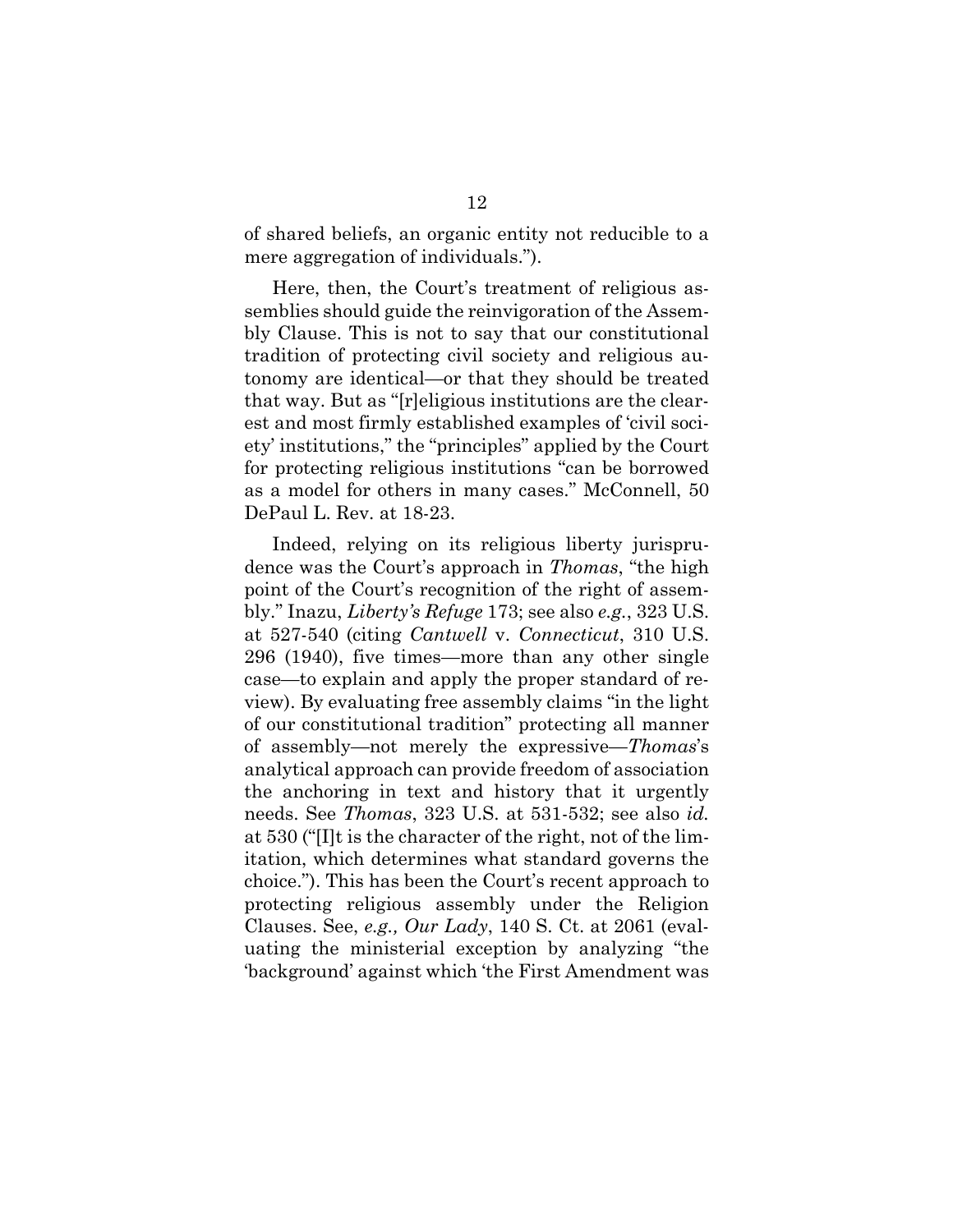adopted'" and corresponding "practices" (quoting *Hosanna-Tabor*, 565 U.S. at 183)); cf. *American Legion* v. *American Humanist Ass'n*, 139 S. Ct. 2067, 2087 (2019) (explaining that "later cases" under the Establishment Clause "take[] a more modest approach \* \* \* and look[] to history for guidance"). *Thomas* counsels that the Court should follow a similar approach here and thereby bring coherence to the freedom of assembly.

### **II. Freedom of assembly, including religious assembly, protects the right to associate anonymously.**

The text, history, and tradition of the Assembly Clause show that the assembly right has always included the ability of a group's members to not reveal their identities to outsiders, particularly the government. The reason is simple: If the government or outsiders know who a group's members are, they can more easily interfere with the inner workings of the group. The Founders were well aware of this common-sense proposition.

Today, technological developments enable government intrusion into the internal workings of private assemblies—including particularly religious groups on a scale the Founders surely would have considered unimaginable. Automated mass surveillance, algorithmic data harvesting, and digital memory mean that someone is almost always watching, and that what they see will always be remembered. This is all the more reason that the Assembly Clause's right to anonymous assembly should receive robust protection.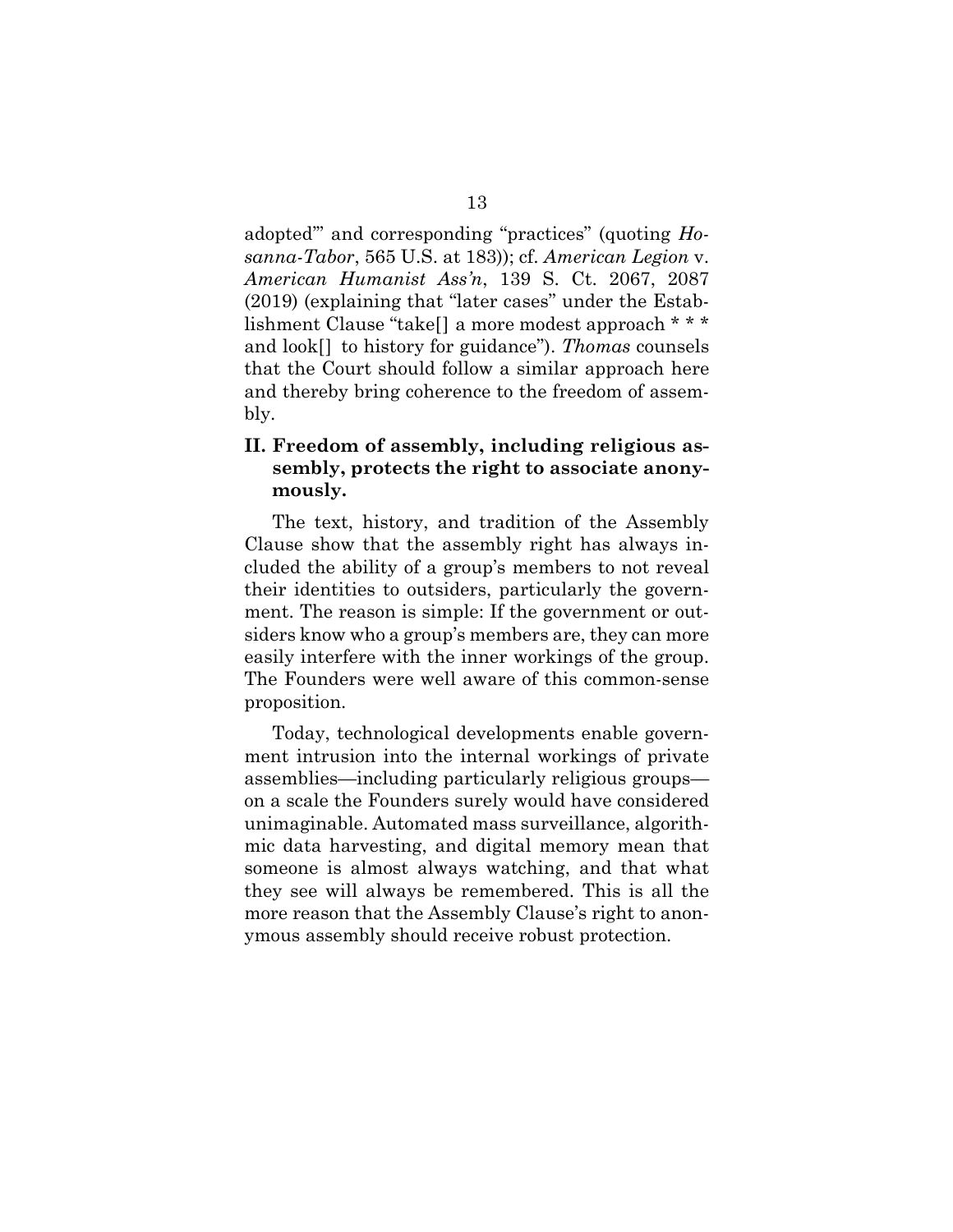### **A. The historical meaning of assembly included the ability to associate anonymously.**

The founding generation's knowledge of how dissenting religious groups were historically suppressed, alongside its experience with political groups like the Sons of Liberty and the Democratic-Republican societies, informed its understanding of the right of private assembly.

During the first Congress's deliberations over the Bill of Rights, an exchange between House members Theodore Sedgwick of Massachusetts and John Page of Virginia demonstrated that the right of assembly protected private groups, including those meeting clandestinely and without government sanction. During the debates, Sedgwick rose and objected to including the right of assembly as redundant to the right of free speech: "If people freely converse together, they must assemble for that purpose; \* \* \* it is certainly a thing that never would be called in question[.]" 1 Annals of Cong. 759 (1789) (Joseph Gales ed., 1834). He thought it beneath "the dignity of the House to descend to such minutiae." *Ibid*. Congress, he concluded, might as well declare "that a man should have a right to wear his hat if he pleased[.]" *Id*. at 760.

Echoing the non-expressive qualities of the freedom—and its religious roots—Page rebutted the idea that free assembly is simply free-speech "minutiae." He did so by invoking the infamous trial of William Penn—charged with unlawful assembly after he and his fellow Quakers attempted to meet in secret. See 1 Annals of Cong. 760.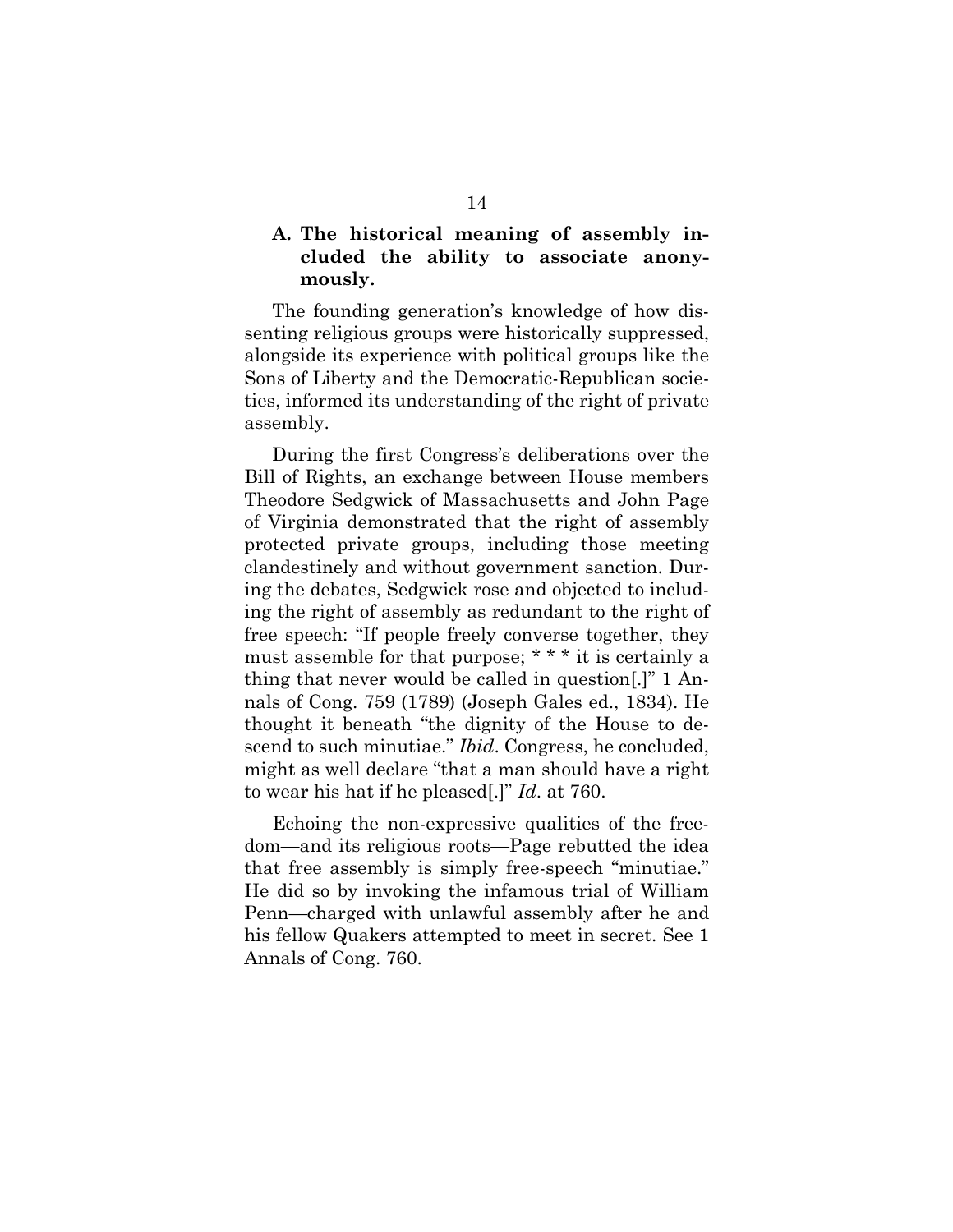The history was well-known to the Founders. Penn's Quaker meeting had violated England's 1664 Conventicle Act, which forbade "Nonconformists" to the Church of England from "attending a religious meeting, or assembling themselves together" in groups beyond a certain size. Inazu, *Liberty's Refuge* 24 (quoting Conventicle Act 1664, 16 Car. 2, c. 4 (Eng.)).

Quakers, of course, are not Anglicans, and a company of soldiers prevented Penn and his group from entering their meetinghouse for their unlawful conventicle. Undeterred, Penn began delivering a sermon to Quakers assembled in the street. He was arrested, taken to the courthouse, and charged with unlawful assembly. Inazu, *Liberty's Refuge* 24-25; Michael W. McConnell, *Freedom by Association: Neglect of the Full Scope of the First Amendment Diminishes our Rights,*  First Things, Aug./Sep. 2012, at 39. Penn was later brought to trial in a now famous sequence of events that included a charge for contempt after he refused to remove his hat in court due to his belief that hats should only be removed before God, not men. Joseph Barker, *Life of William Penn: The Celebrated Quaker and Founder of Pennsylvania* 44 (1847); see also Michael W. McConnell, *The Origins and Historical Understanding of Free Exercise of Religion*, 103 Harv. L. Rev. 1409, 1471-1472 & n.320 (1990).

Page's response to Sedgwick that "a man has been obliged to pull off his hat when he appeared before the face of authority" and that "people have \* \* \* been prevented from assembling together on their lawful occasions," thus needed no further explanation. 1 Annals of Cong. 760 (1789).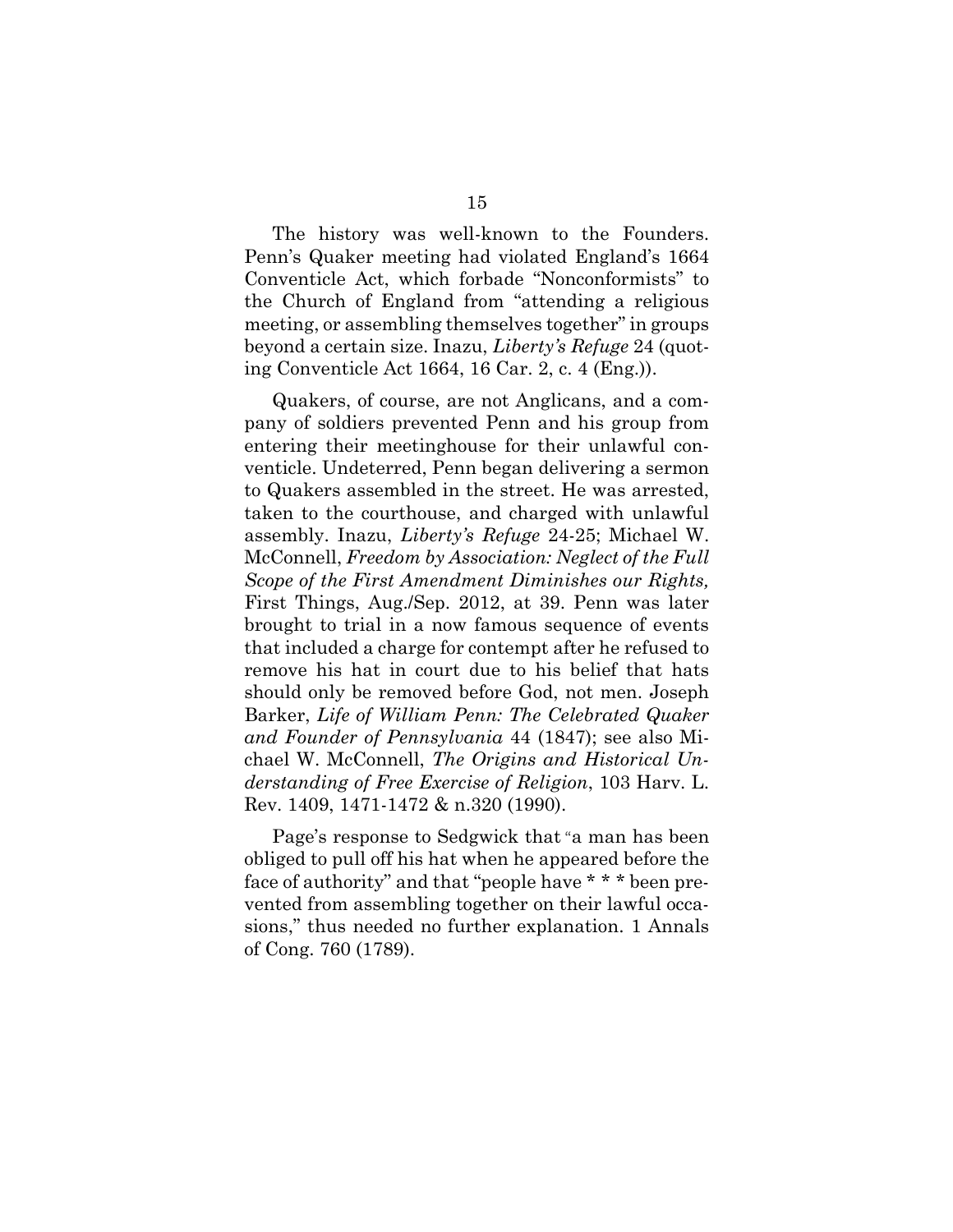The House voted down Sedgwick's motion to strike the Assembly Clause by a "considerable majority." 1 Annals of Cong. 761.<sup>2</sup> This illustrates how the Founders understood the freedom of assembly to protect the peaceful assembly of dissenting individuals, even those meeting secretly with purposes diverging from state-prescribed orthodoxy.

The same was true of the Founders' experience in the run-up to the Revolutionary War. "There can be no serious doubt that this new understanding of the importance of popular assemblies in democratic politics had been shaped by the experience of the American Revolution." Ashutosh Bhagwat, *The Democratic First Amendment*, 110 Nw. U. L. Rev. 1097, 1106 (2016). "Before the Revolutionary War colonial patriots frequently had to conceal their authorship or distribution of literature that easily could have brought down on them prosecutions by English-controlled courts." *Talley* v. *California*, 362 U.S. 60, 64-65 (1960).

Similarly, "[c]olonial governors tried to suppress the Sons of Liberty on similar legal bases" to England's attempt to prosecute Penn for unlawful assembly. McConnell, *Freedom by Association* at 41. The Sons of Liberty "played a central role in galvanizing and organizing resistance to British rule, and more broadly in the formation of the revolutionary ethos." Bhagwat, 110 Nw. U. L. Rev. at 1106. Their "public meetings were not purely spontaneous gatherings," but rather, members "planned, plotted, \* \* \* and met over a period

<sup>2</sup> The infamy of Penn's trial, and the subsequent accommodation of Quakers in multiple states, also "demonstrates that religion-specific exemptions were familiar and accepted" during the founding era. McConnell, 103 Harv. L. Rev. at 1471-1472 & n.320.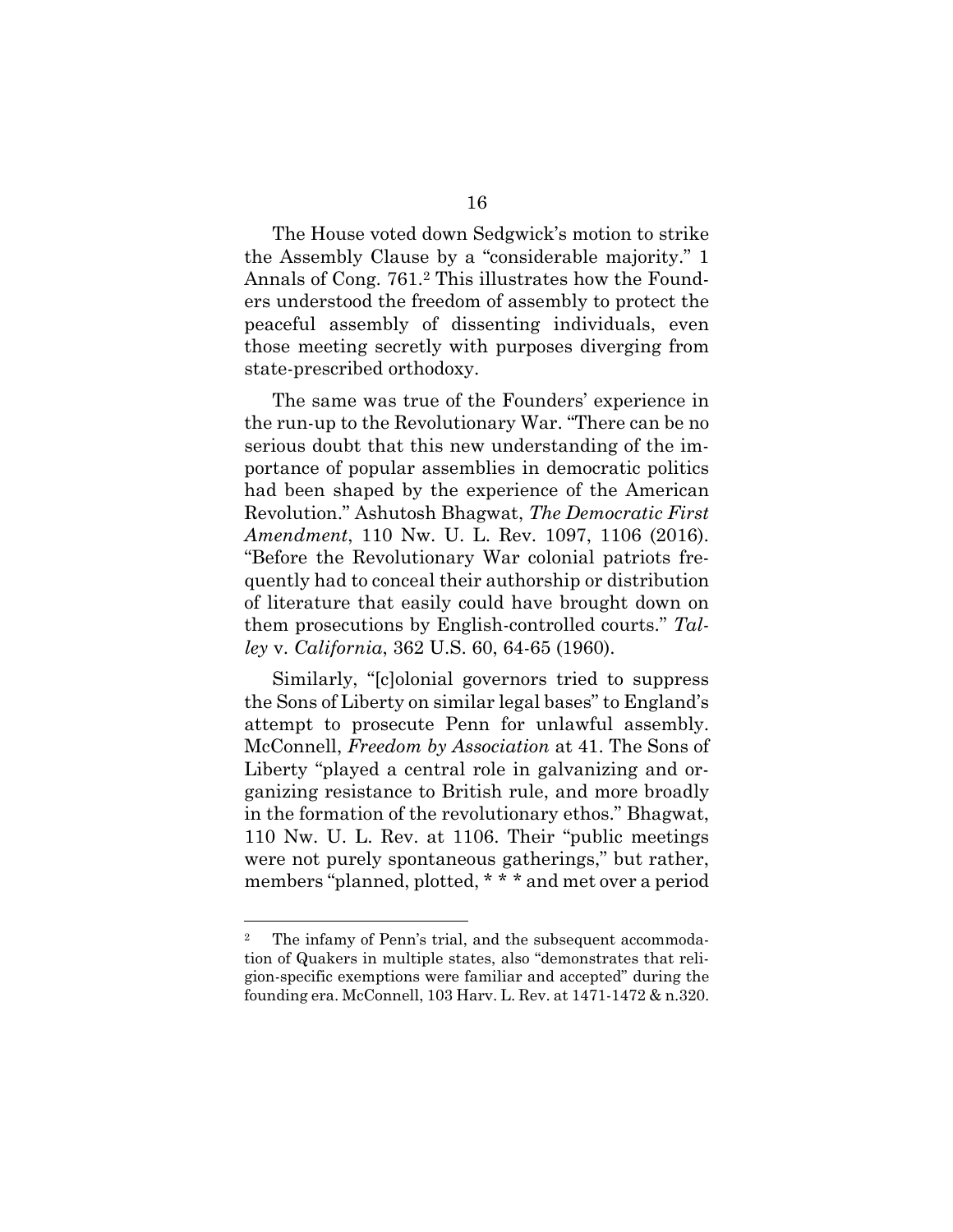of time, often secretly, to organize them." McConnell, *Freedom by Association* at 41. Because many prominent members of the founding generation belonged to the Sons of Liberty and similar organizations, they understood from personal experience the need to the protect the anonymity of private assemblies.

After the Revolution was won, this robust understanding of the freedom of assembly faced an early test with Democratic-Republican societies. Inazu, *Liberty's Refuge* 26; McConnell, *Freedom by Association* at 41. During the 1790s, Democratic-Republican societies, consisting mainly of political opponents of the Washington administration, sprang into existence throughout the country. David P. Currie, *The Constitution in Congress: The Federalist Period, 1789–1801* 190 (1997). They were wary of the aristocratic tendencies of the Federalists and "invariably proclaimed the right of citizens to assemble." Philip S. Foner et al., *The Democratic-Republican Societies, 1790-1800: A Documentary Sourcebook of Constitutions, Declarations, Address, Resolutions, and Toasts* 11 (1976). They held public and private meetings to discuss politics, and organized parades and demonstrations to criticize their political opponents, the Federalists. Inazu, *Liberty's Refuge* 26-27.

The Federalists, in turn, grew increasingly agitated with the rising popularity of the societies, and particularly their secretive nature, warning against "nocturnal meetings of individuals, after they have dined, where they shut their doors, pass votes in secret, and admit no members into their societies, but those of their own choosing[.]" 4 Annals of Cong. 902 (1794) (Joseph Gales ed., 1855). The Federalists urged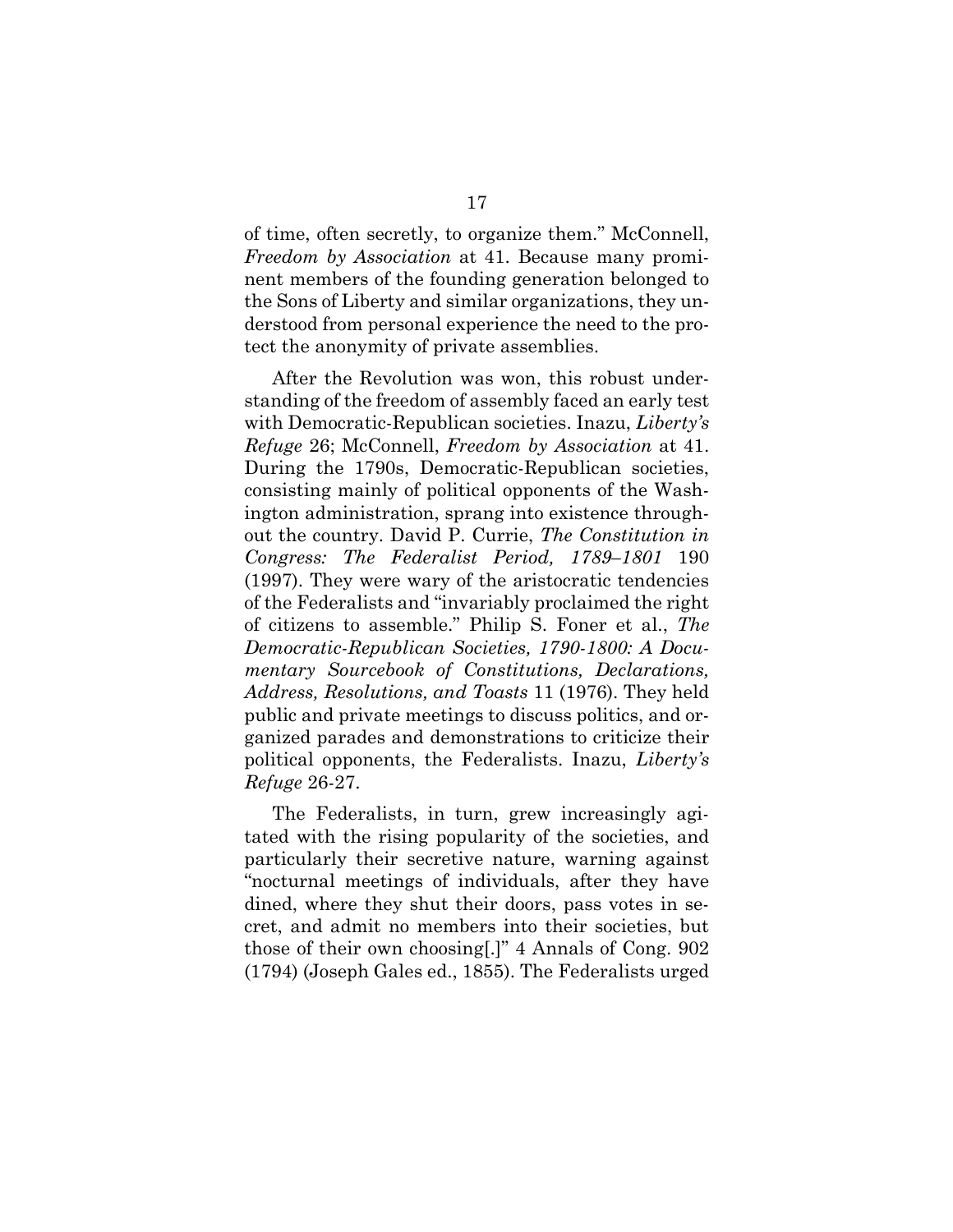that the secretive and anonymous nature of Democratic-Republican societies posed a threat to the young nation's survival.

After learning that several members of the Democratic-Republican societies had participated in the 1794 Whiskey Rebellion, President Washington himself came to believe that the societies were incipient hotbeds of sedition. Robert M. Chesney, *Democratic-Republican Societies, Subversion, and the Limits of Legitimate Political Dissent in the Early Republic*, 82 N.C. L. Rev. 1525, 1558-1560 (2004). In an address to Congress, he condemned the societies and asked Congress to take action against them. Inazu, *Liberty's Refuge* 26-28. Echoing other Federalists' critiques, Washington's particular charge was that the societies were "self-created," meaning they "were deliberately organized and limited to like-minded members rather than spontaneous and fully public." McConnell, *Freedom by Association* at 41; see also Inazu, *Liberty's Refuge* 28- 29.

In response, the Federalist-controlled Senate quickly censured the societies. The House, however, conducted an extended debate over whether the societies had a constitutional right to exist. In the House debates, the Federalists argued the self-created societies tended to foment rebellion and revolution through their secretive meetings, and for this reason, Congress had the power to censure and even outlaw them. Chesney, 82 N.C. L. Rev. at 1564.

Democratic-Republicans responded that the country already had laws to punish illegal conduct such as treason, and that the censure merely served to restrain public opinion. Chesney, 82 N.C. L. Rev. at 1565; 4 Annals of Cong. 900 (Statement of Rep. Giles).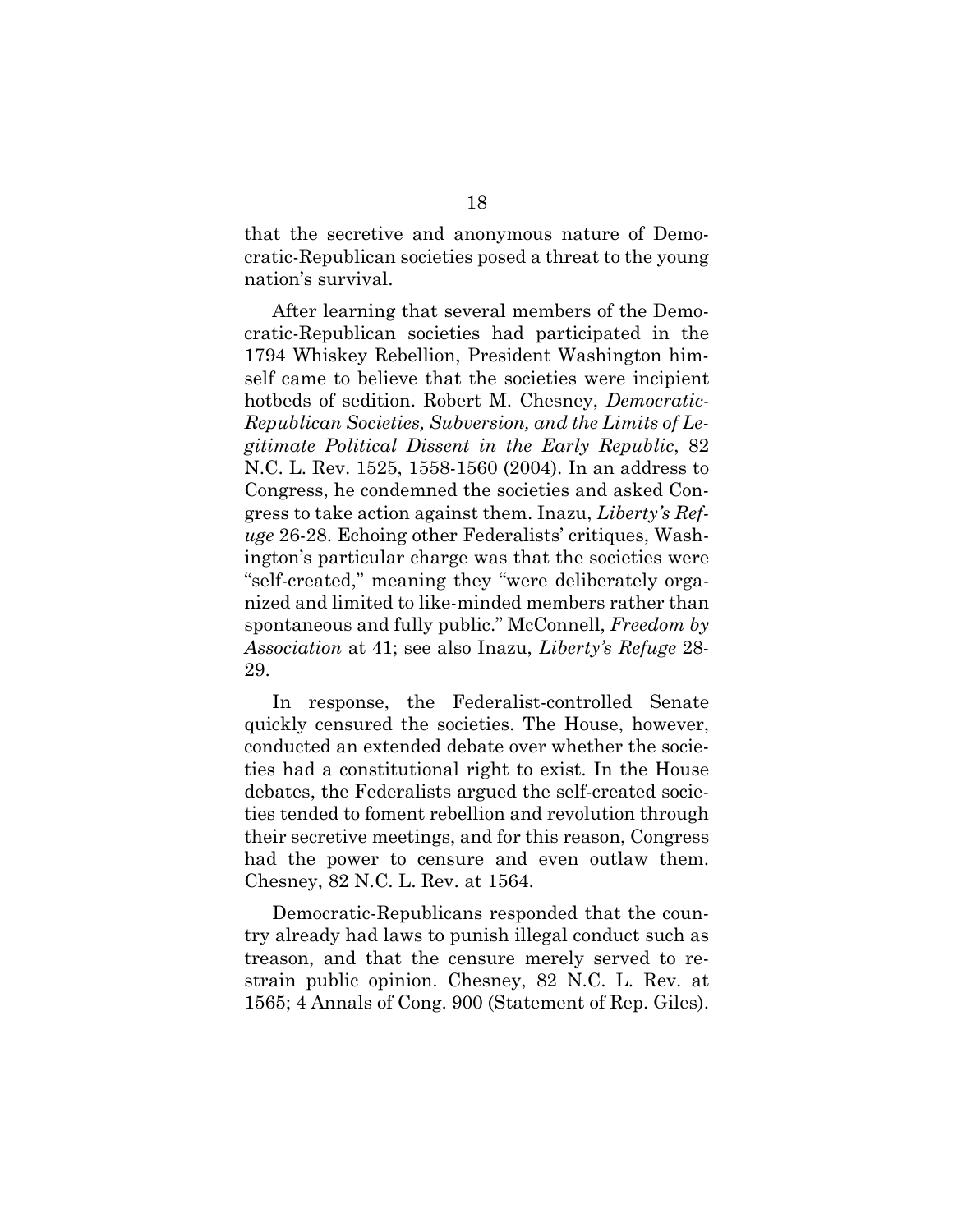To censure the Democratic-Republican societies would be the day "when the people of America shall not have leave to assemble." 4 Annals of Con. 941 (statement of Rep. Carnes). James Madison argued that a House censure would have dire consequences and called Washington's condemnation of the Democratic-Republican societies "perhaps the greatest error of his political life." *Letter from James Madison to James Monroe, 4 December 1794*, 15 The Papers of James Madison (Thomas A. Mason et al. eds., 1985).

The House ultimately drafted a response that omitted any censure of the Democratic-Republican societies. 4 Annals of Cong. 947. In so doing, the House reiterated the first Congress's historical understanding of the right of assembly: with little more than mere accusations of illegal activity, government action censuring private groups—even "self-created" ones with anonymous members—violates the freedom of assembly. *Ibid.*; McConnell, *Freedom by Association* at 41.

The Framers of the Fourteenth Amendment likewise manifested a strong commitment to the freedom of assembly as a distinct right deserving broad protection, including for activities carried out in secret. They were "well aware of how slavery had resulted in the suppression of religious exercise," including direct restrictions on religious assemblies. Kurt T. Lash, *The Second Adoption of the Free Exercise Clause: Religious Exemptions Under the Fourteenth Amendment*, 88 Nw. U. L. Rev. 1106, 1146 (1994).

Particularly after the 1831 rebellion of a group of slaves led by Nat Turner—himself a preacher—that left seventy whites dead, southern governments intensified their restrictions against religious exercise by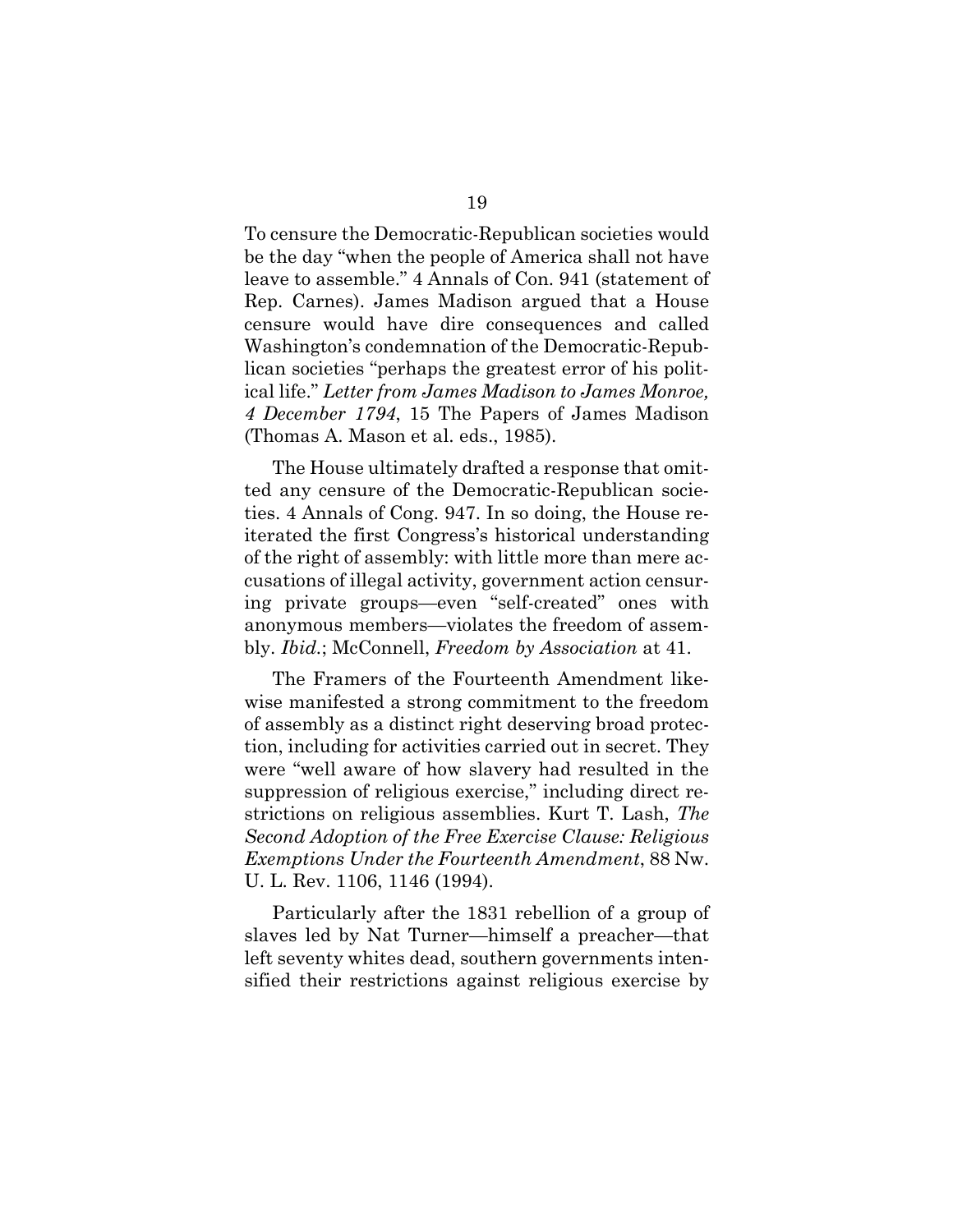Black Americans, supposedly to prevent such "dangerously subversive ends." Lash, 88 Nw. U. L. Rev. at 1133. Black assemblies were "heavily regulated," with "severe punishments authorized for improper religious gatherings." *Id*. at 1134. And state and local laws often focused specifically on assemblies held "at night," "in a confined or secret place," or beyond certain times. *Id*. at 1134-1136 & nn.133, 139. Laws against teaching slaves to read and write—another activity frequently done in secret—were also understood as laws against "unlawful assembly." *Id*. at 1135 & nn.137-138.

The Fourteenth Amendment's architects drafted against this "specific historical background," aiming to ensure robust freedom of religion for Black Americans. Lash, 88 Nw. U. L. Rev. at 1145-1147. Considering their direct knowledge of the important role secrecy had played in abolition efforts generally, such as in the Underground Railroad, they understood the Fourteenth Amendment as embracing formidable protection for the freedom of assembly beyond the searching eye of government.

### **B. Modern circumstances reinforce the need for strong protections for freedom of assembly, especially for minority or dissenting groups.**

A robust protection of anonymity as part of the freedom of assembly is more necessary today than it has been at any time in our history. That is because keeping a private assembly private is much harder to do today than it was at the founding—or even just twenty years ago. Twenty years ago, 81% of Americans did not have a device in their pocket that allowed them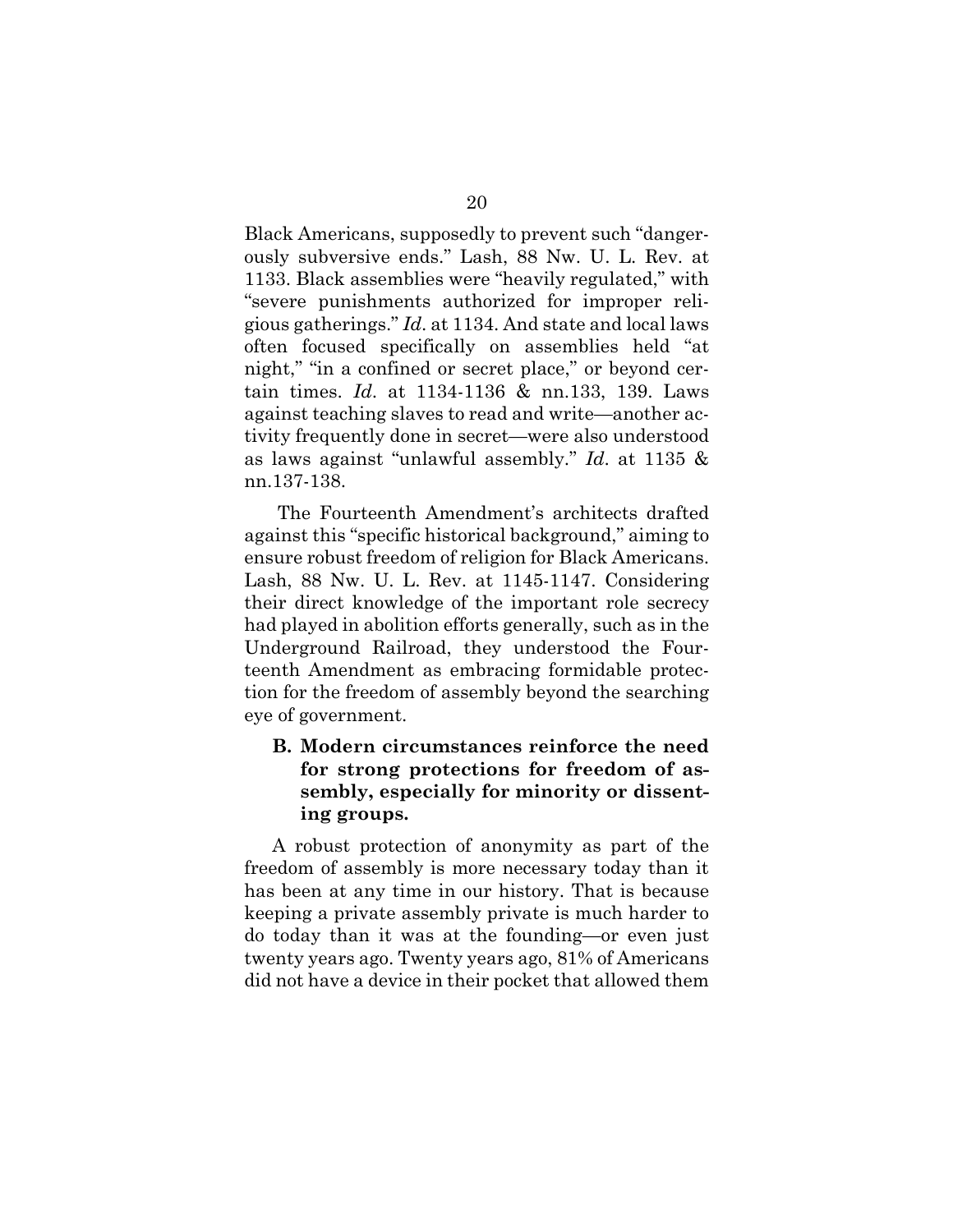to film their fellow Americans at any time and to instantly distribute the video to millions of people to watch and comment. See *Mobile Fact Sheet*, Pew Research Center (June 12, 2019), [https://perma.cc/TY63-](https://perma.cc/TY63-CEMA) [CEMA.](https://perma.cc/TY63-CEMA) The ubiquity of smartphones means that the zone of privacy, and especially the zone of anonymity, has grown far smaller than at any time in American history. In a sense we live in a surveillance state, just one that has been crowdsourced and massively distributed. See, *e.g.*, Nick Lally, *Crowdsourced surveillance and networked data*, 48 Security Dialogue 63, 63-77 (Feb. 2017) (discussing intersection of social media algorithms and crowdsourced surveillance).

The smartphone is not the only technological development to shrink private space for assemblies and individuals. For example, mass surveillance, particularly over digital networks, is a common governmental undertaking worldwide. This surveillance is undertaken by both government and private organizations (particularly larger technology companies), but in practice governments can access most or all of the data. Most notoriously, the Chinese government uses mass surveillance techniques including millions of security cameras, facial recognition technology, artificial intelligence, and Internet tracking to closely monitor citizens. See Paul Mozur & Aaron Krolik, *A Surveillance Net Blankets China's Cities, Giving Police Vast Powers*, N.Y. Times, Dec. 17, 2019, [https://perma.cc/458R-E9Z6.](https://perma.cc/458R-E9Z6)

In this country and others, algorithmic data harvesting allows ever greater ability to obtain information about groups and individuals, and "big data" means that everything collected is remembered. Indeed, "the Internet is forever." Thus, what the Court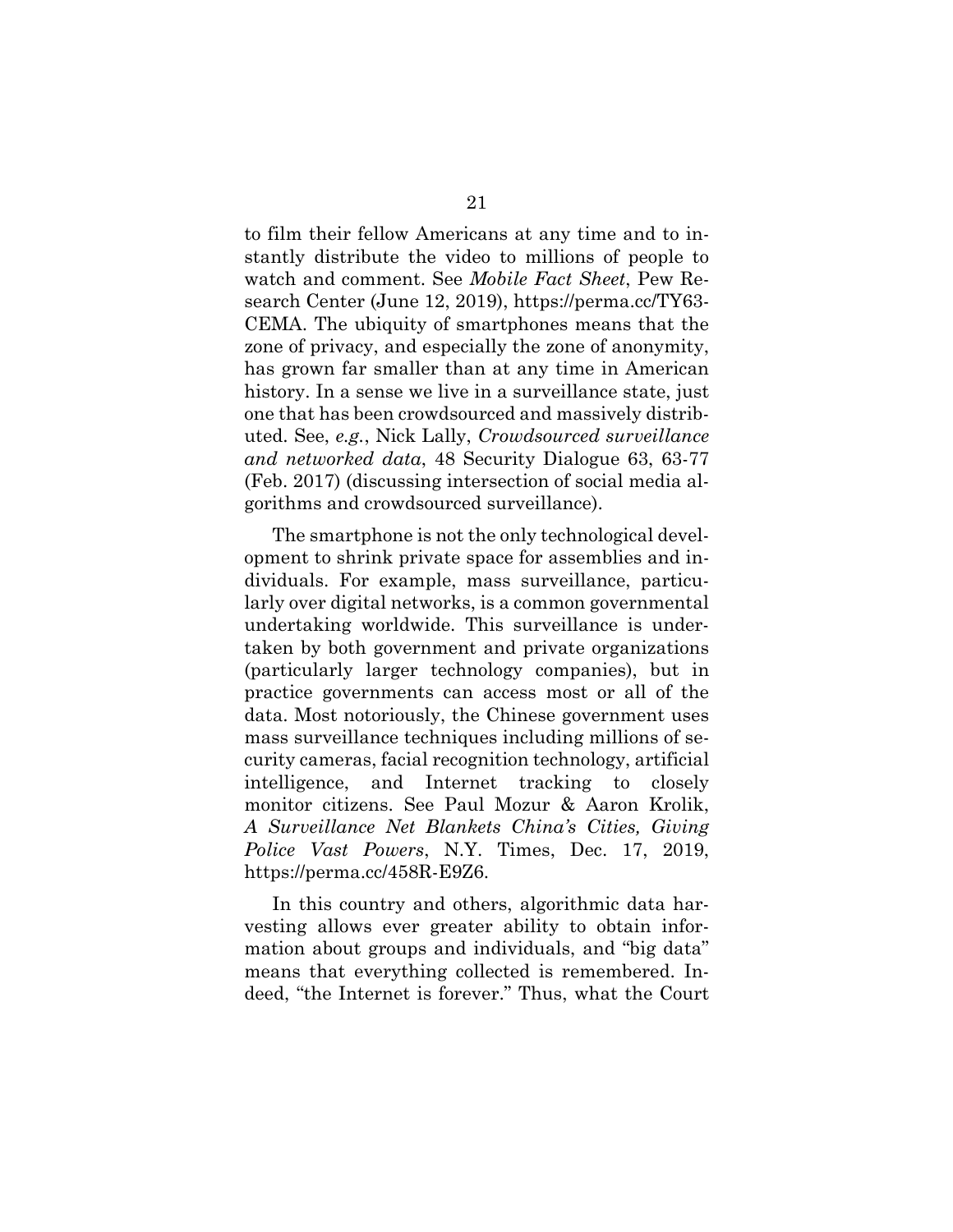once called "practical obscurity" becomes impossible to maintain. *United States Dep't of Justice* v. *Reporters Comm. for Freedom of the Press*, 489 U.S. 749, 780 (1989). Americans—both in groups and as individuals—are now subject to a level of government knowledge about their activities unique in our history. As with the invention of the printing press, these new technologies are fundamentally altering the ground rules of society.<sup>3</sup>

These technological developments also have significant downstream cultural effects, including on how citizens interact with one another and how they enlist government power in their conflicts with one another. Phenomena like "cancel culture" can be viewed not so much as a fundamental change in the moral valence of Americans but as a technology-driven scaling of older human drives. For example, the *ostraka* of today are social media replies, downvotes, and comment boxes. The difference is that unlike the potsherds of the Assembly of Athens, technology makes modern ostracism almost instantaneous, scalable to millions, and thus ubiquitous. There is no modern-day Argos for the ostracized to flee to.

Cancel culture, fueled by the technological developments described above, has significant negative effects

<sup>3</sup> Some governments, including California, have sought to counteract the loss of practical obscurity by protecting what has come to be known as the right to be forgotten. See California Consumer Privacy Act of 2018, Cal. Civil Code §§ 1798.100 *et seq*.; Regulation (EU) 2016/679 of the European Parliament and of the Council of 27 April 2016 on the protection of natural persons with regard to the processing of personal data and on the free movement of such data, and repealing Directive 95/46/EC (General Data Protection Regulation) (April 27, 2016)*.*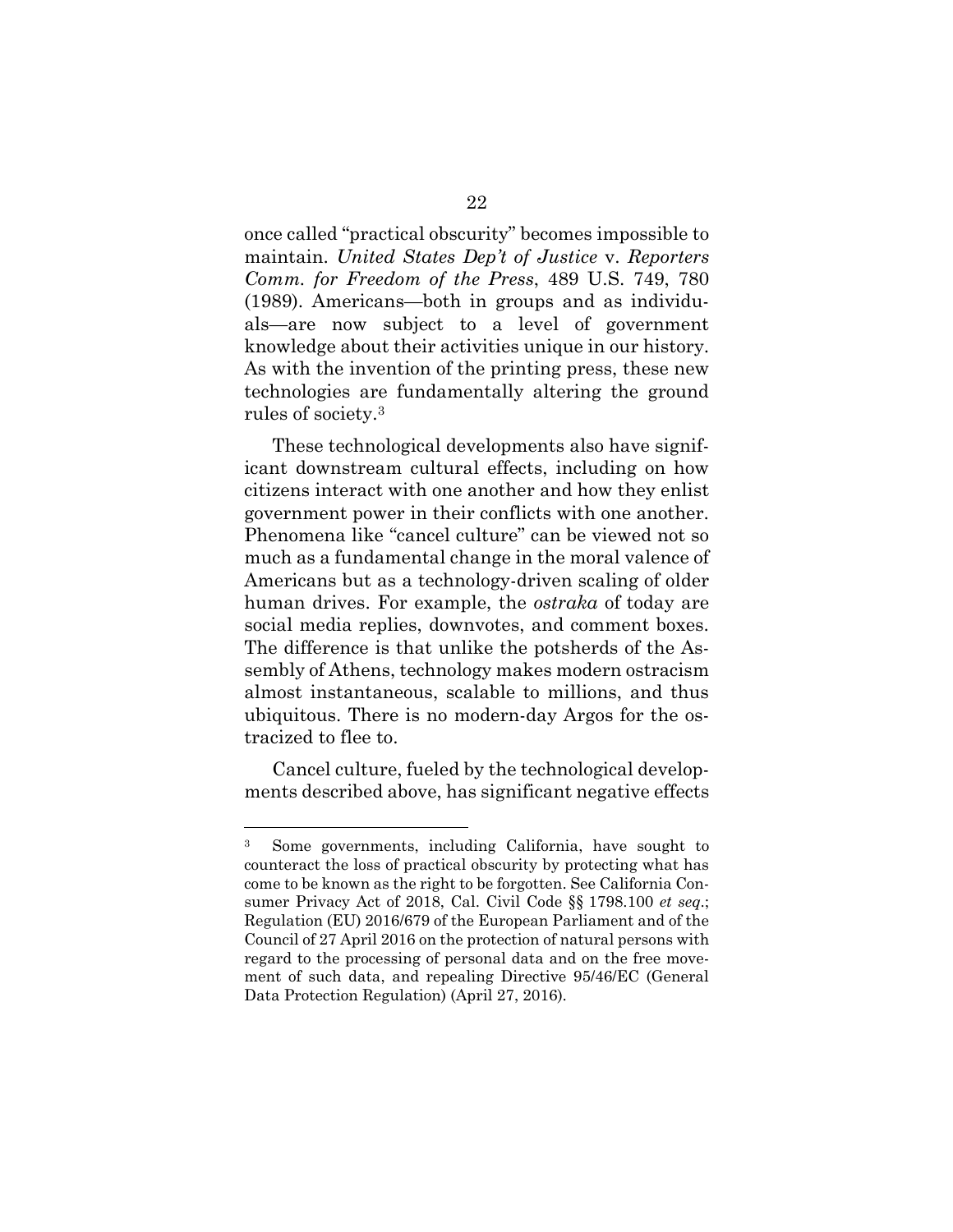for minority dissenting groups, and religious assemblies and institutions in particular. There are ever more attempts to "cancel" particular institutions in an effort to impose conformity of belief, employing everstronger measures against those with dissenting views. These amount to an attempt at the "[c]ompulsory unification of opinion" the Court warned of decades ago. *West Va. State Bd. of Educ.* v. *Barnette*, 319 U.S. 624, 641 (1943).

Given these changes in American society, it is more important than ever that courts enforce a robust right of assembly that includes strong protections for the anonymity of members of an organization. Without such protections, technological change will empower government to intrude into the inner life of private organizations—including religious organizations—in ways that make independent existence impossible.

#### **III. California's disclosure requirement fails strict scrutiny.**

The Court has long held that infringing freedom of assembly requires strict scrutiny. See *Thomas*, 323 U.S. at 530-532; see also *De Jonge*, 299 U.S. at 364-365 ("the legislative intervention can find constitutional justification only by dealing with the abuse" of assembly, while the right itself "must not be curtailed"); *Patterson*, 357 U.S. at 461 ("abridgment" of "indispensable" free assembly right can come from "varied forms of governmental action" and requires "closest scrutiny").

Here, California requires the disclosure of names and addresses of major donors as a condition of being a recognized charitable assembly. Under *Thomas*, this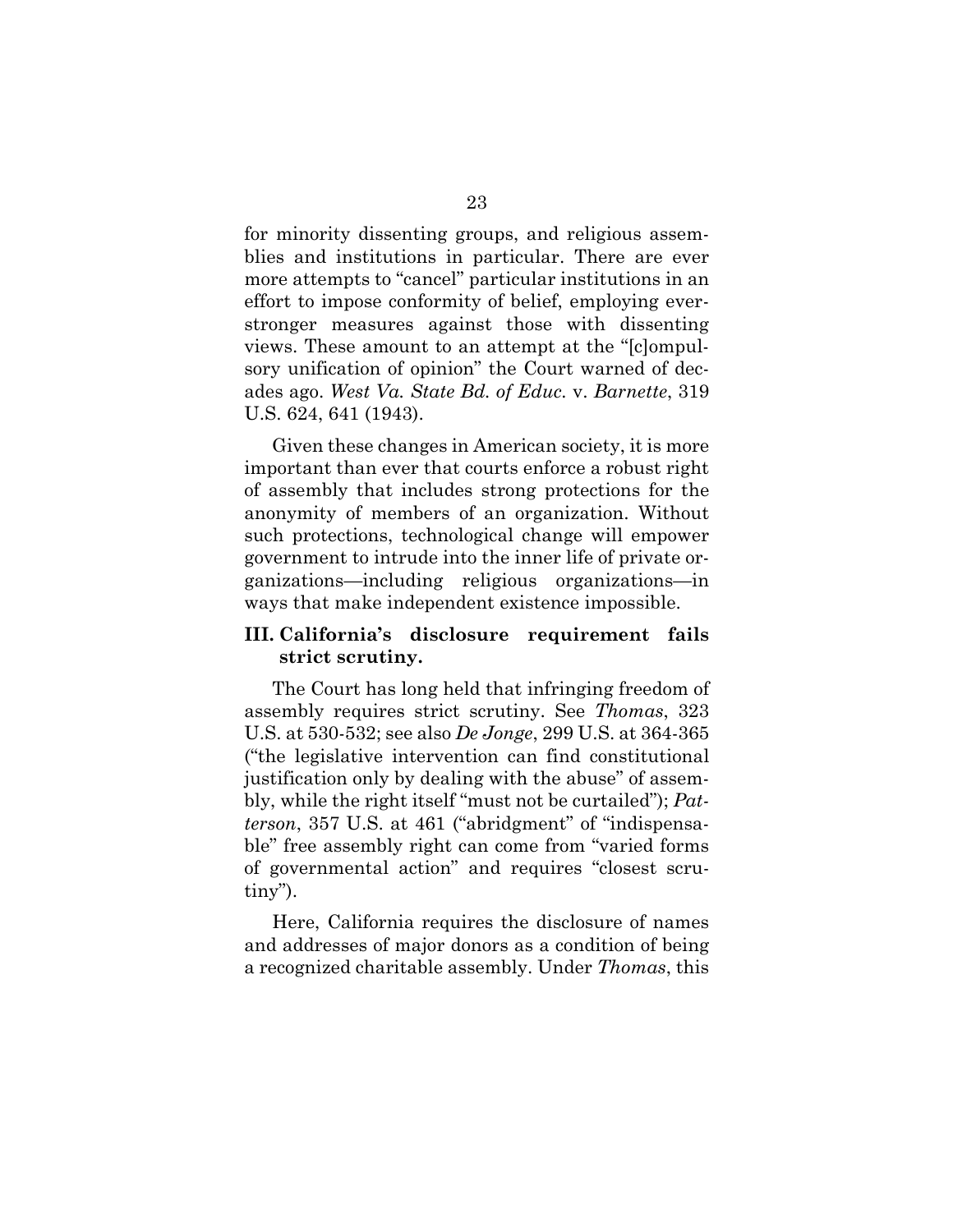demands strict scrutiny. 323 U.S. at 530-532. And because 47 other states find it unnecessary to surveil charities in this way, California's disclosure requirement fails strict scrutiny.

#### **A. Because the disclosure requirement inhibits freedom of assembly, particularly religious assembly, it triggers strict scrutiny.**

Strict scrutiny follows from the "preferred place" for "the great, the indispensable democratic freedoms secured by the First Amendment." *Thomas*, 323 U.S. at 530 (citing religious liberty and free speech cases). "Only the gravest abuses, endangering paramount interests" authorize a requirement of "previous registration as a condition for exercising" one's freedom of assembly. *Id.* at 530, 540. This means that California, to survive strict scrutiny, must cite a "paramount interest[]" with "clear support in public danger, actual or impending" to force donor disclosure. *Id.* at 530; see also *De Jonge*, 299 U.S. at 364-365 (assembly "in order to incite to violence and crime" not protected, but "mere participation in a peaceable assembly" cannot be "the basis for a criminal charge"). Nor is California free to rest on "generalities" when defining its interest, but it must demonstrate a "particular" interest in compelling disclosure "in the light of our constitutional tradition." *Thomas*, 323 U.S. at 531-532. Our tradition, moreover, allows only "the narrowest range for" free assembly's "restriction." *Id.* at 530 (rejecting, expressly, a "rational connection" standard). Nothing invoked by California in this case to date comes close to meeting the strict scrutiny standard articulated in *Thomas*.

The subcategory of religious assembly explains *Thomas's* inner rationale. See, *e.g.*, *Gibson* v. *Florida*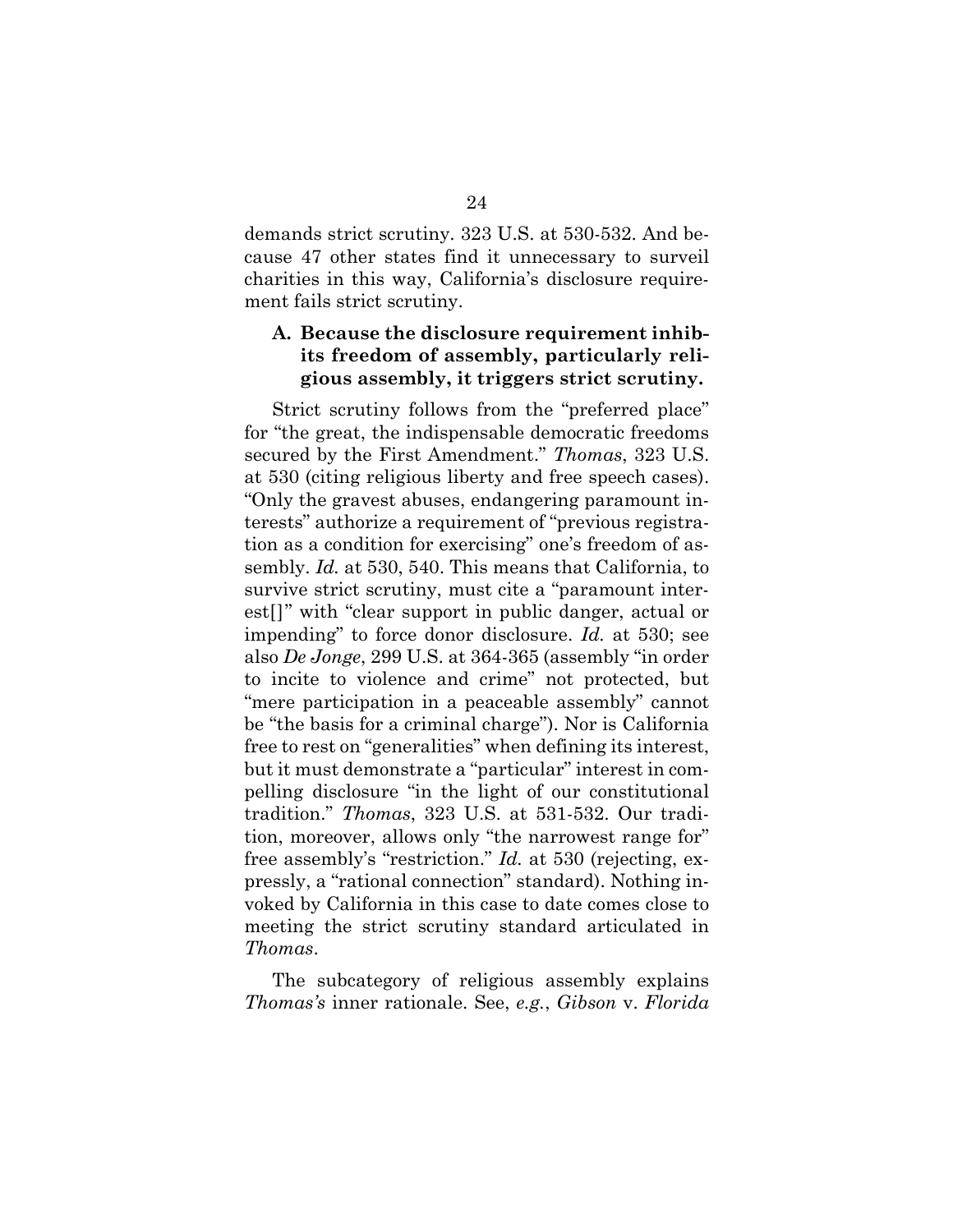*Legis. Investigation Comm.*, 372 U.S. 539, 562 (1963) (Douglas, J., concurring) (explaining the Assembly Clause's guarantees with the example of "attending a church"). Religious bodies often manifest moral visions that are distinct from present majorities—and those majorities sometimes respond by trying to chill those manifestations out of existence, or at least into submission. An established purpose of strict scrutiny is to guard against these efforts. See *Yoder*, 406 U.S. at 217 (invoking strict scrutiny to protect Amish way of life from "hydraulic insistence on conformity to majoritarian standards[]"); cf. *Barnette,* 319 U.S. at 639-640 (explaining judicial role in protecting religious liberty from "expanded and strengthened governmental controls"); *Cantwell*, 310 U.S. 305 ("censorship of religion as the means of determining its right to survive" not a tool available to the government under the First Amendment); *Murdock* v. *Pennsylvania*, 319 U.S. 105, 112 (1943) ("Those who can tax the exercise of this religious practice can make its exercise so costly as to deprive it of the resources necessary for its maintenance.").

Several members of the Court have observed that churches upholding their religious convictions about marriage during California's Proposition 8 debate were harassed, intimidated, and threatened—with some churches even "receiv[ing] through the mail envelopes containing a white powdery substance." *Citizens United* v. *FEC*, 558 U.S. 310, 481 (2010) (Thomas J., concurring); see also *Hollingsworth* v. *Perry*, 558 U.S. 183, 185-186 (2010) (per curiam). As Justice Alito observed, the risk of such harassment cried out for asapplied judicial relief—even in the electoral context where strict scrutiny is not consistently applied. See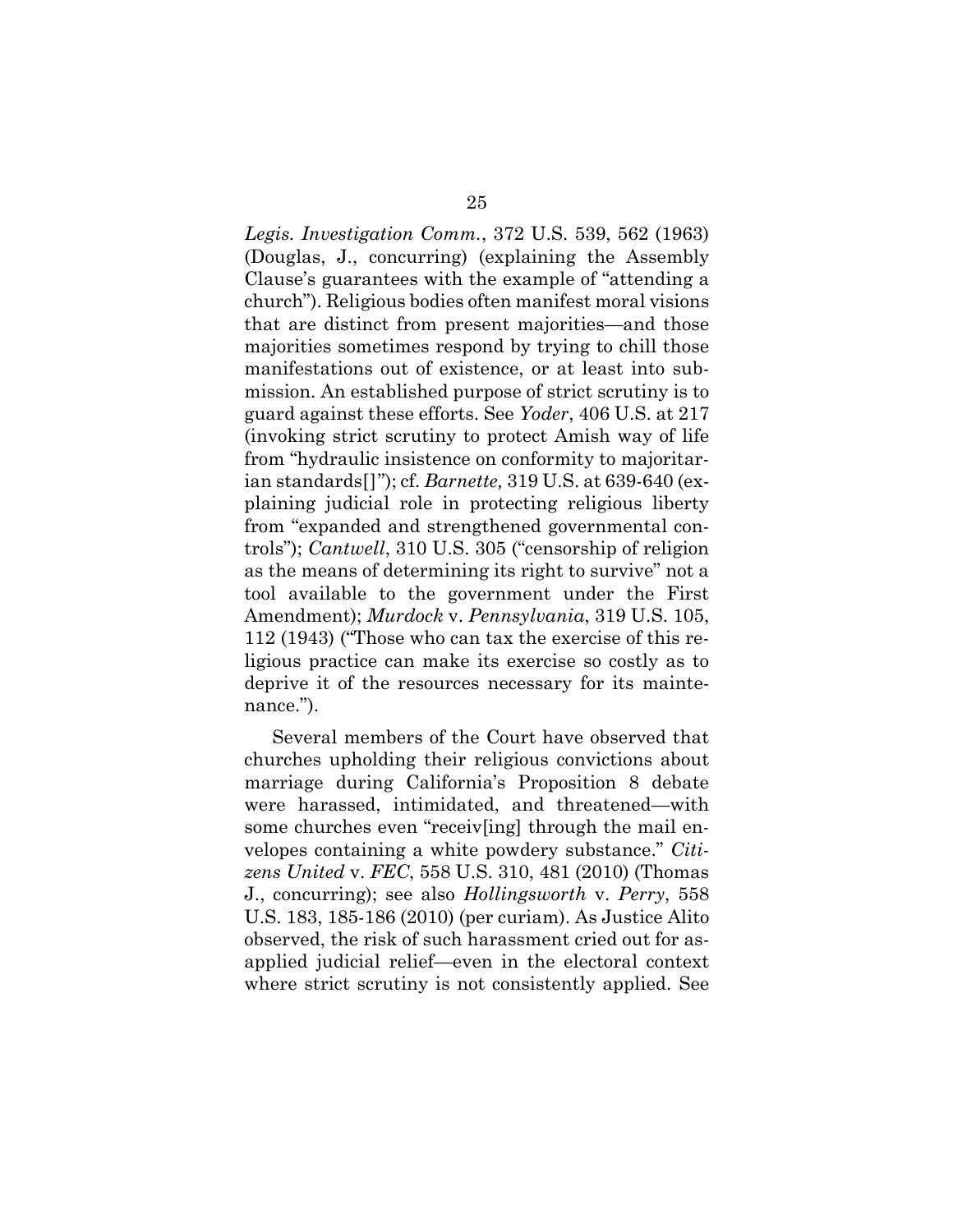*Doe* v. *Reed*, 561 U.S. 186, 205 (2010) (Alito, J., concurring). Were it otherwise, "one may wonder whether that vehicle provides any meaningful protection for the First Amendment rights of persons who circulate and sign referendum and initiative petitions." *Ibid.* Similarly, invasive surveillance of churches, mosques, and other religious organizations has been subjected to strict scrutiny. See Eric Rassbach, *Are Houses of Worship "House[s]" Under the Third Amendment?*, 82 Tenn. L. Rev. 611, 624-625 & n.89 (2015) (identifying "[s]everal First Amendment challenges to mosque surveillance," along with prior surveillance and infiltration of "the Southern Christian Leadership Conference," "Episcopal churches, church youth groups, and Presbyterian churches").

### **B. Religious assembly demonstrates the danger of the Ninth Circuit's decision to apply the "substantial relation" standard from cases addressing electoral integrity.**

Religious assembly also illustrates why it was erroneous for the Ninth Circuit to apply the "less demanding" standard of "exacting scrutiny." *Janus* v. *AFSCME*, 138 S. Ct. 2448, 2465 (2018). The Ninth Circuit drew that standard from the distinct electoral integrity context. See *Buckley* v. *Valeo*, 424 U.S. 1, 64, 66-68 (1976) (modifying *Patterson* for the electoral context). There, rather than satisfy strict scrutiny's narrow tailoring, the government may insist on donor disclosure simply by demonstrating a "substantial relation between the governmental interest and the information required to be disclosed." *Id.* at 64 (internal quotation marks omitted); see also *McCutcheon* v. *FEC*, 572 U.S. 185, 218 (2014) (plurality opinion) ("'a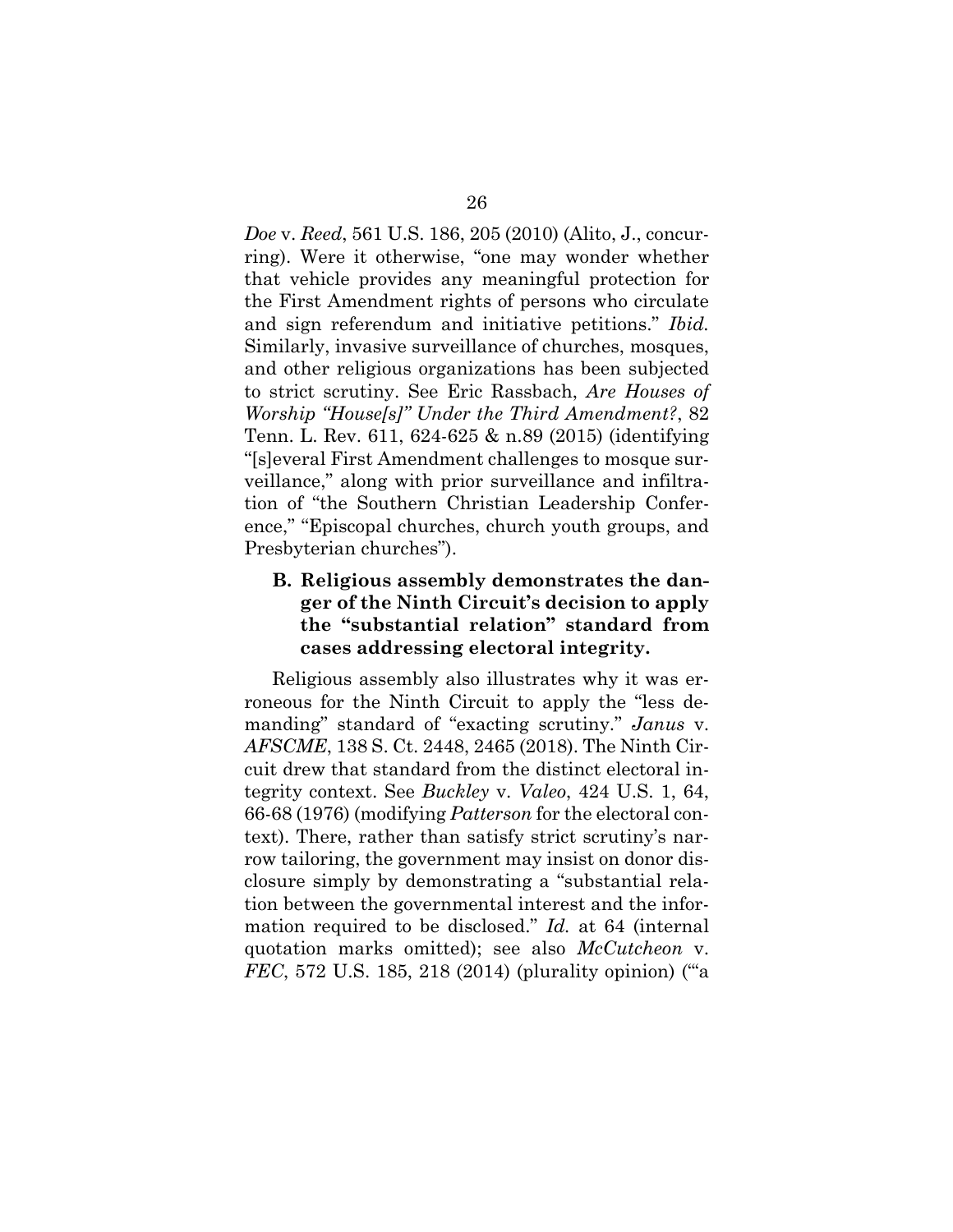fit that is not necessarily perfect, but reasonable,'" will suffice) (citation omitted).

In that context, a government's goal of public transparency often makes disclosure the point. Sunshine is the best disinfectant—making compelled disclosure "the least restrictive means of curbing the evils of campaign ignorance and corruption." *Buckley*, 424 U.S. at 68. But even in matters of electoral politics involving "distasteful" facts, the Court has been careful not to turn the exposure of "corruption" into a talismanic interest at the First Amendment's expense. See *McDonnell* v. *United States*, 136 S. Ct. 2355, 2372, 2375 (2016) (refusing to construe the government's "corruption" interest to "cast a pall of potential prosecution" over citizens with legitimate concerns who therefore "might shrink from participating in democratic discourse").

Nothing about the electoral integrity context justifies importing a standard less than strict scrutiny into the freedom of assembly. As a corollary, the rationale for compelling *public* disclosure in the electoral integrity context makes no sense when applied to a right that—inherently—encompasses *private* assembly.

Here, if the Ninth Circuit's defiance of *Buckley* goes uncorrected, compelled donor disclosure will become presumptively acceptable outside the electoral integrity context. This will nullify *Thomas*, chill religious exercise, and facilitate harassment of unpopular religious assemblies.

There are at least two other problems that follow from relieving governments of the burden to use only the least-restrictive means of inhibiting religious assembly. First, if governments can use more restrictive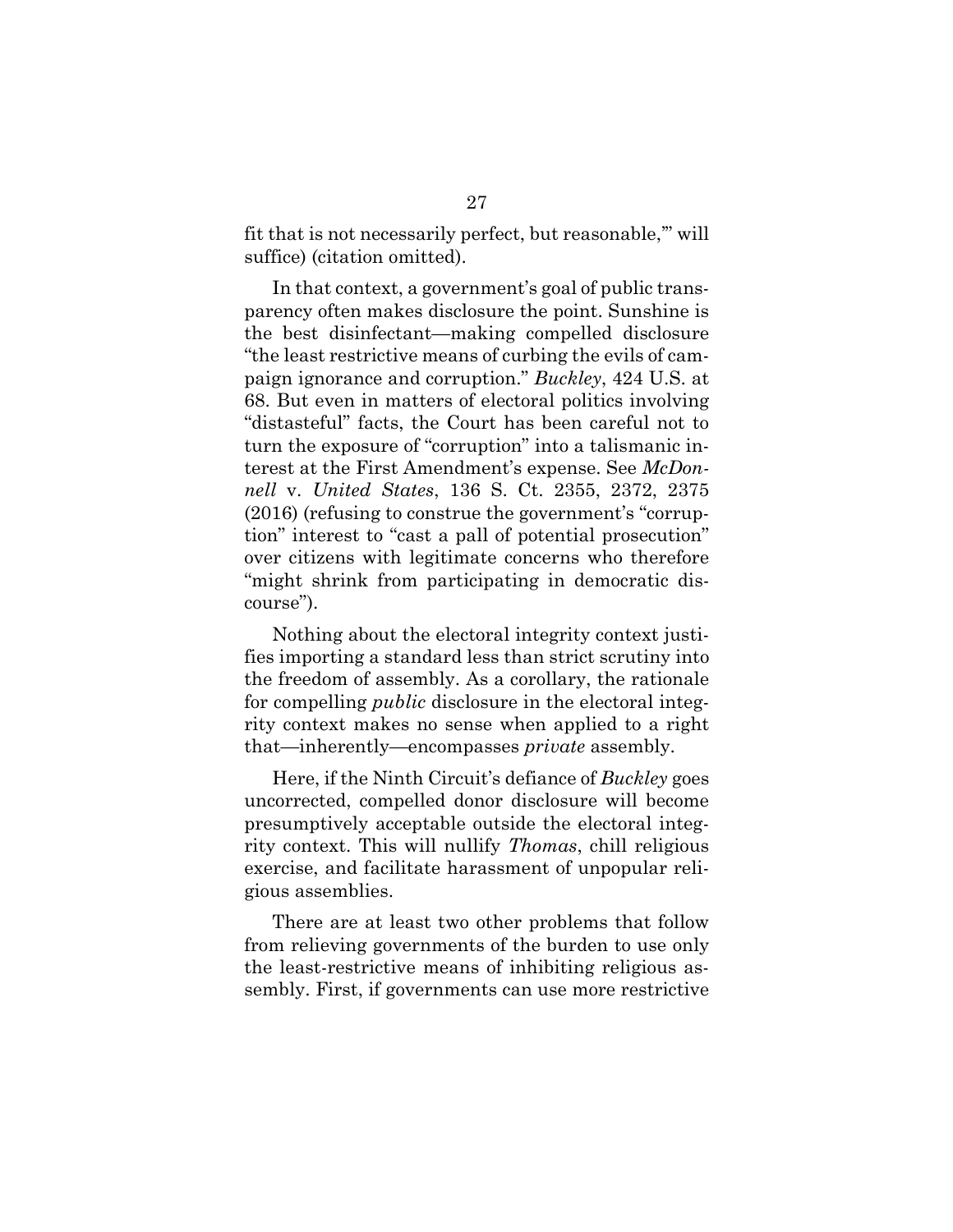means, civil courts risk entangling themselves with theologically-laced privacy disputes. Second, governments will be allowed to regularly monitor whether and how certain people contribute to certain religious institutions.

If donor disclosure itself becomes an acceptable means of burdening religious assembly, civil courts will eventually contend with various, theologicallyloaded privacy questions. For example, mandatory donor disclosure may require courts to confront religious assemblies that are exclusive based on theologicallyinformed criteria. Cf. *Amos*, 483 U.S. at 330 & n.4 (explaining the "temple recommend" in The Church of Jesus Christ of Latter-day Saints). Monitoring who a religious organization considers a "donor" risks undermining, or having a civil court determine the acceptable curtailing, of private religious assemblies.

Similarly, individuals may donate to their religious assemblies in an intentionally confidential manner so to obey the Biblical injunction that one's "giving be in secret," or the Qur'an's characterization of anonymity as the "best" form of giving. See, *e.g.*, *Matthew* 6:3-4; Qur'an, *Surat Al-Baqarah* 2:271. Bankruptcy law accounts for this reality by prohibiting courts from considering either prior or ongoing tithing when evaluating whether to dismiss a bankruptcy case. See 11 U.S.C. 707(b)(1). But forcing someone to disclose whether he is a "donor" to a religious assembly necessarily gives the government the very information that a civil court cannot consider—without any guarantee that the information would be safeguarded.

More generally, the federal Privacy Act "limits the government's ability to collect, maintain, use, or dis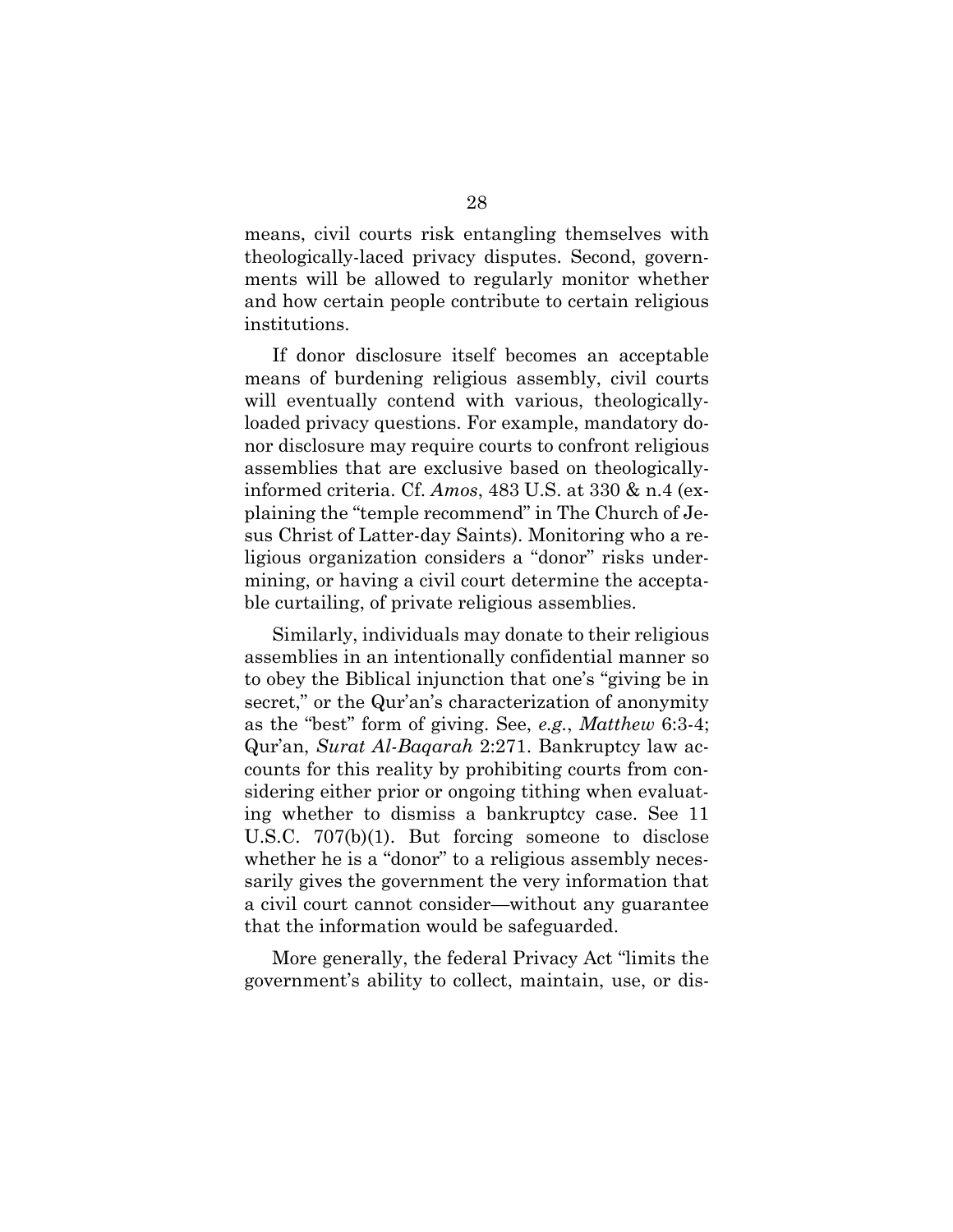seminate information on an individual's religious activity protected by the First Amendment's Religion Clauses." *Fazaga* v. *FBI*, 965 F.3d 1015, 1057 (9th Cir.  $2020$ ) (citing 5 U.S.C.  $552a(e)(7)$ ). These broad limits make sense, because "[i]n a country with the religious diversity of the United States, judges cannot be expected to have a complete understanding and appreciation of" the privacy of a given member's role "in every religious tradition." *Our Lady*, 140 S. Ct. at 2066 (observing this reality in the context of "person[s] who perform[] a particular role in every religious tradition"). But if "exacting scrutiny" and its "substantial relation" test makes donor disclosure presumptively acceptable for religious assemblies, civil courts will become entangled in whether and how certain theological choices surrounding privacy and membership may be obviated.

#### **C. The disclosure requirement fails strict scrutiny.**

The disclosure requirement cannot withstand strict scrutiny for several reasons, many detailed in Petitioners' briefs. See AFP Br. 20-27; Thomas More Ctr. Br. 33-39; But one obvious reason California's donor disclosure fails strict scrutiny is the fact that 47 other states have not found it necessary to require the blanket disclosures that California has. *E.g.*, AFP Br. 2; Thomas More Ctr. Br. 3. The fact that other states are not nearly as restrictive "suggests that [California] could satisfy its [charity integrity] concerns through a means less restrictive" than its current prohibition. *Holt* v. *Hobbs*, 574 U.S. 352, 368-369 (2015). California must therefore demonstrate, not just "assume," that "a plausible, less restrictive alternative would be ineffective" when their preferred approach burdens religion.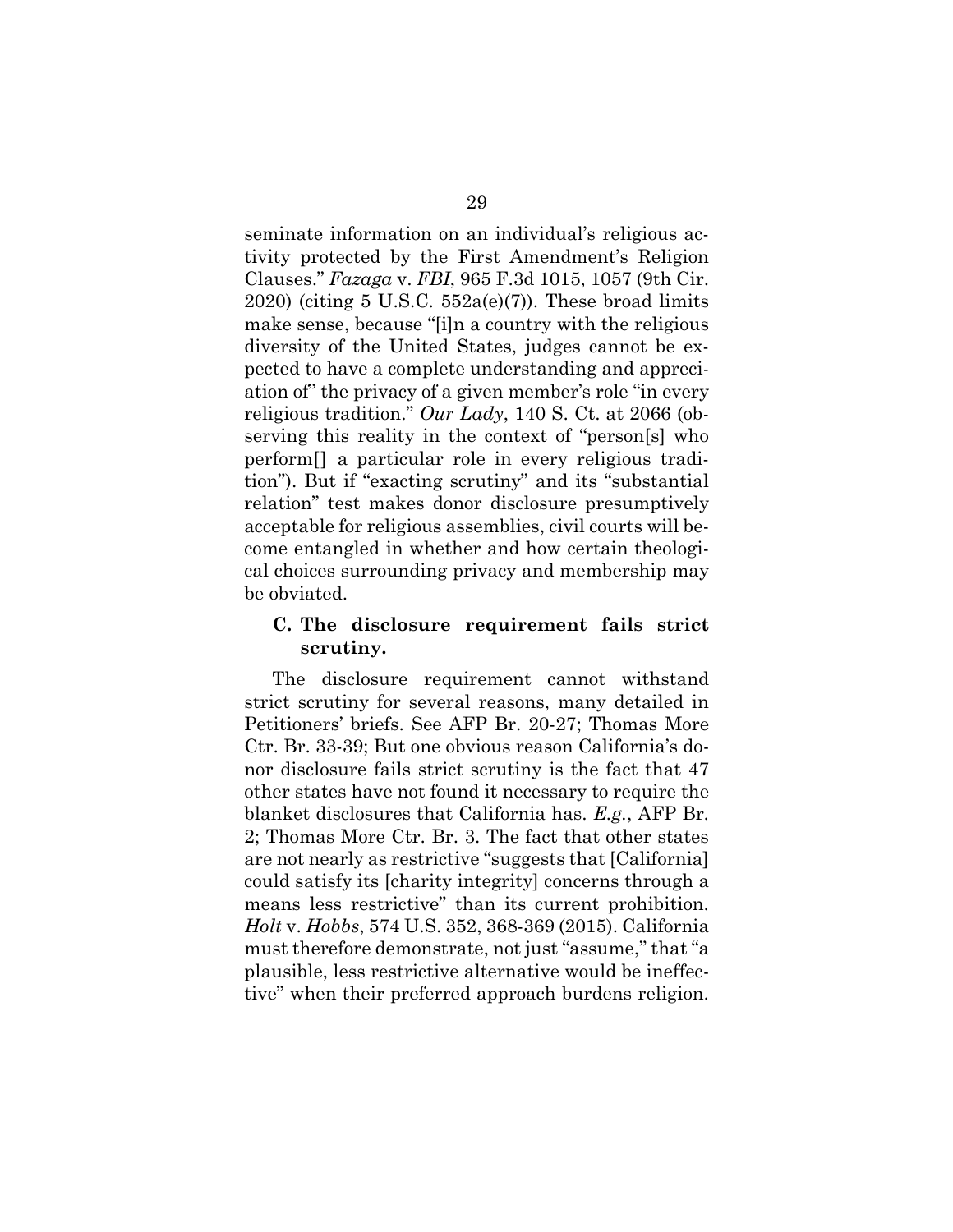*Id.* at 369; see also *Diocese of Brooklyn*, 141 S. Ct. at 67 (enjoining restrictions on religious worship in part because they are "much tighter than those adopted by many other jurisdictions"). With no effort to explain why it is right and so many other states are wrong, California automatically fails strict scrutiny.

\* \* \*

Mandatory donor disclosure allows the government to monitor—and opponents to discover—assemblies that can then be pressured for forming congregants in ways that may be deemed to lack "forward thinking." Cf. *NIFLA* v. *Becerra*, 138 S. Ct. 2361, 2379 (2018) (Kennedy, J., concurring) (explaining that the California Legislature cited a "legacy of 'forward thinking'" to justify unconstitutional compelled speech notices). Properly understood, the Assembly Clause prohibits such tools outside of a demonstrable threat to public safety or another historically rooted compelling interest. "If there are any circumstances which permit an exception" to that standard, "they do not now occur to us." *Barnette*, 319 U.S. at 642.

#### **CONCLUSION**

The decisions below should be reversed.

Respectfully submitted,

ERIC S. BAXTER *Counsel of Record* ADÈLE A. KEIM WILLIAM J. HAUN DANIEL L. CHEN KAYLA A. TONEY THE BECKET FUND FOR